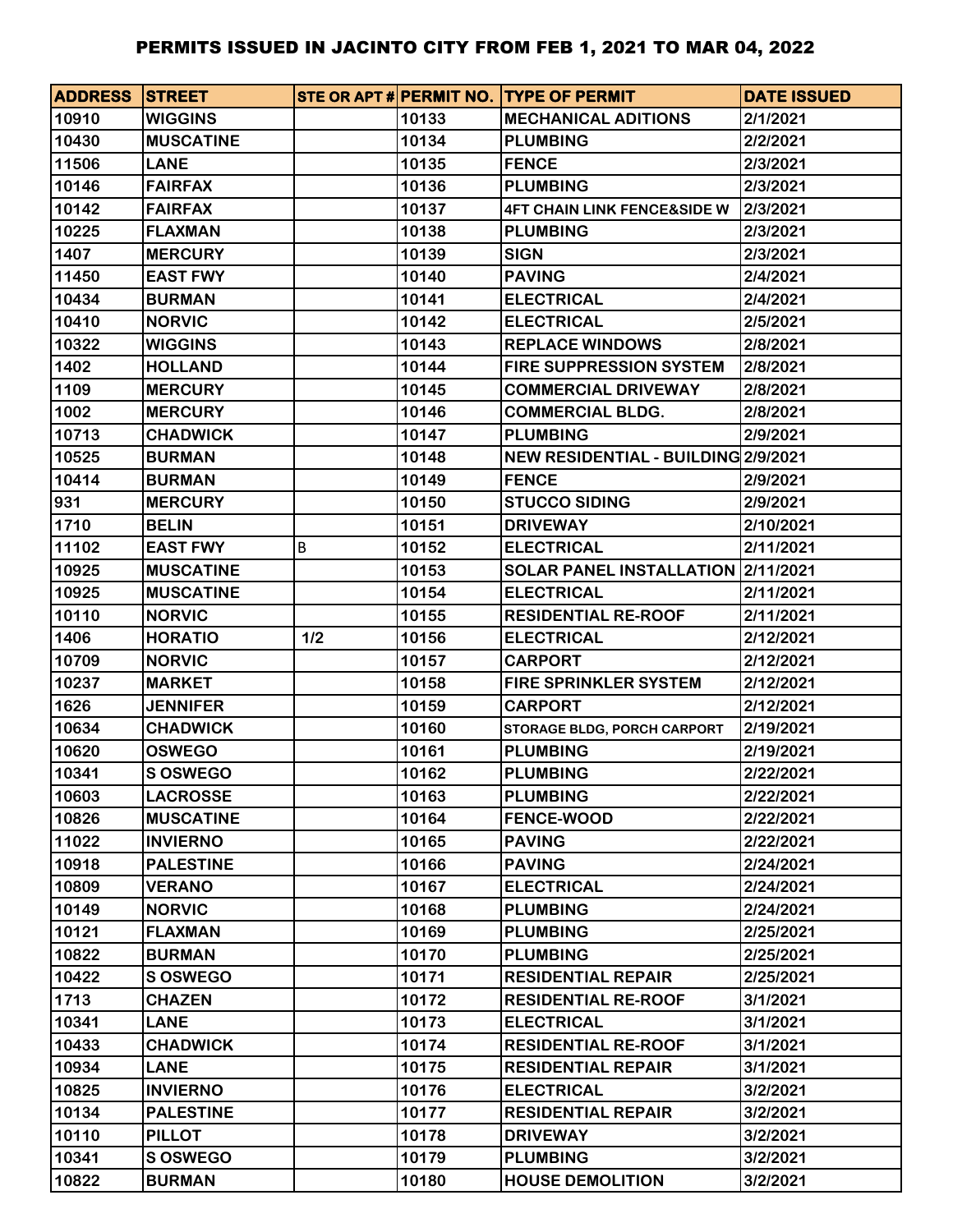| 1109  | <b>SIESTA</b>     | 10181 | <b>ELECTRICAL</b>                     | 3/3/2021  |
|-------|-------------------|-------|---------------------------------------|-----------|
| 1114  | <b>DACUS</b>      | 10182 | <b>PORCH &amp; RES. REPAIRS</b>       | 3/3/2021  |
| 10146 | <b>BURMAN</b>     | 10183 | <b>WATER &amp; SEWER DISCONNECT</b>   | 3/4/2021  |
| 11602 | <b>LANE</b>       | 10184 | <b>DRIVEWAY AND PAVING</b>            | 3/4/2021  |
| 10222 | <b>FAIRFAX</b>    | 10186 | <b>PLUMBING</b>                       | 3/4/2021  |
| 11450 | <b>EAST FWY</b>   | 10187 | <b>ELECTRICAL</b>                     | 3/5/2021  |
| 1705  | <b>SERPENTINE</b> | 10188 | <b>FENCE</b>                          | 3/5/2021  |
| 931   | <b>MERCURY</b>    | 10189 | <b>DRIVEWAY</b>                       | 3/5/2021  |
| 10313 | <b>CHADWICK</b>   | 10190 | <b>DRIVEWAY</b>                       | 3/5/2021  |
| 10922 | <b>LACROSSE</b>   | 10191 | <b>DRIVEWAY</b>                       | 3/5/2021  |
| 11605 | <b>LANE</b>       | 10192 | <b>FENCE</b>                          | 3/5/2021  |
| 10925 | <b>MUSCATINE</b>  | 10193 | <b>ELECTRICAL</b>                     | 3/8/2021  |
| 10209 | <b>CHADWICK</b>   | 10194 | <b>PAVING</b>                         | 3/8/2021  |
| 10346 | <b>MUNN</b>       | 10195 | <b>METAL CARPORT</b>                  | 3/8/2021  |
| 10614 | <b>MUSCATINE</b>  | 10196 | <b>DRIVEWAY</b>                       | 3/8/2021  |
| 10913 | <b>OSWEGO</b>     | 10197 | <b>PLUMBING</b>                       | 3/8/2021  |
| 11505 | <b>OGLESBY</b>    | 10198 | <b>RESIDENTIAL ADD.</b>               | 3/10/2021 |
| 9990  | <b>EAST FWY</b>   | 10199 | <b>PLUMBING FIRE LI</b>               | 3/10/2021 |
| 9990  | <b>EAST FWY</b>   | 10200 | <b>PLUMBING</b>                       | 3/10/2021 |
| 10346 | <b>CHADWICK</b>   | 10201 | <b>FENCE</b>                          | 3/10/2021 |
| 10102 | <b>BURMAN</b>     | 10202 | <b>PLUMBING</b>                       | 3/11/2021 |
| 10134 | <b>BURMAN</b>     | 10203 | <b>DRIVEWAY</b>                       | 3/11/2021 |
| 1506  | <b>CHESTON</b>    | 10204 | <b>NEW RESIDENTIAL</b>                | 3/11/2021 |
| 10906 | <b>FLAXMAN</b>    | 10205 | <b>REPLACE SIDING &amp;</b>           | 3/12/2021 |
| 10620 | <b>OSWEGO</b>     | 10206 | <b>RES. REP.-DAMAGE</b>               | 3/12/2021 |
| 11519 | <b>MARKET ST</b>  | 10207 | 6' FENCE                              | 3/12/2021 |
| 10614 | <b>MUSCATINE</b>  | 10208 | DRIVEWAY AND SIDEWALK                 | 3/12/2021 |
| 10137 | <b>CHADWICK</b>   | 10209 | <b>PAVING</b>                         | 3/12/2021 |
| 10410 | <b>N LACROSSE</b> | 10210 | <b>RESIDENTIAL REPAIRS-SIDING</b>     | 3/15/2021 |
| 10245 | <b>FLAXMAN</b>    | 10211 | ACCESSORY BUILDING-SHED ON 3/15/2021  |           |
| 10910 | <b>FLAXMAN</b>    | 10212 | REPLACE SIDING AND WINDOWS 3/16/2021  |           |
| 10417 | <b>S OSWEGO</b>   | 10213 | <b>CARPORT</b>                        | 3/16/2021 |
| 10626 | <b>CHADWICK</b>   | 10214 | <b>RESIDENTIAL REPAIRS</b>            | 3/16/2021 |
| 931   | <b>MERCURY</b>    | 10215 | <b>COMMERCIAL DRIVEWAY ON DACU</b>    | 3/16/2021 |
| 10620 | <b>OSWEGO</b>     | 10216 | <b>PLUMBING</b>                       | 3/16/2021 |
| 10925 | <b>WIGGINS</b>    | 10217 | <b>PLUMBING</b>                       | 3/17/2021 |
| 10338 | <b>MUNN</b>       | 10218 | <b>DRIVEWAY</b>                       | 3/17/2021 |
| 10602 | <b>FAIRFAX</b>    | 10219 | <b>RESD REPAIRS-SIDING&amp; WINDO</b> | 3/17/2021 |
| 10413 | <b>CHADWICK</b>   | 10220 | <b>REROOF OF GARAGE</b>               | 3/18/2021 |
| 11519 | <b>MARKET ST</b>  | 10221 | <b>MECHANICAL</b>                     | 3/19/2021 |
| 10118 | <b>CHADWICK</b>   | 10222 | <b>FENCE</b>                          | 3/19/2021 |
| 10426 | <b>PALESTINE</b>  | 10223 | <b>RESIDENTIAL REPAIRS</b>            | 3/19/2021 |
| 1533  | <b>JENNIFER</b>   | 10224 | <b>RESIDENTIAL REPAIRS</b>            | 3/19/2021 |
| 1618  | <b>JENNIFER</b>   | 10225 | <b>RESIDENTIAL REPAIRS</b>            | 3/22/2021 |
| 10341 | S OSWEGO          | 10226 | <b>ELECTRICAL</b>                     | 3/22/2021 |
| 1521  | <b>SERPENTINE</b> | 10227 | <b>PLUMBING</b>                       | 3/22/2021 |
| 11510 | <b>OXHAM</b>      | 10228 | <b>ELECTRICAL</b>                     | 3/22/2021 |
| 10509 | <b>LANE</b>       | 10229 | <b>FENCE-METAL</b>                    | 3/23/2021 |
| 11026 | <b>MUSCATINE</b>  | 10230 | <b>RESIDENTIAL REPAIRS</b>            | 3/23/2021 |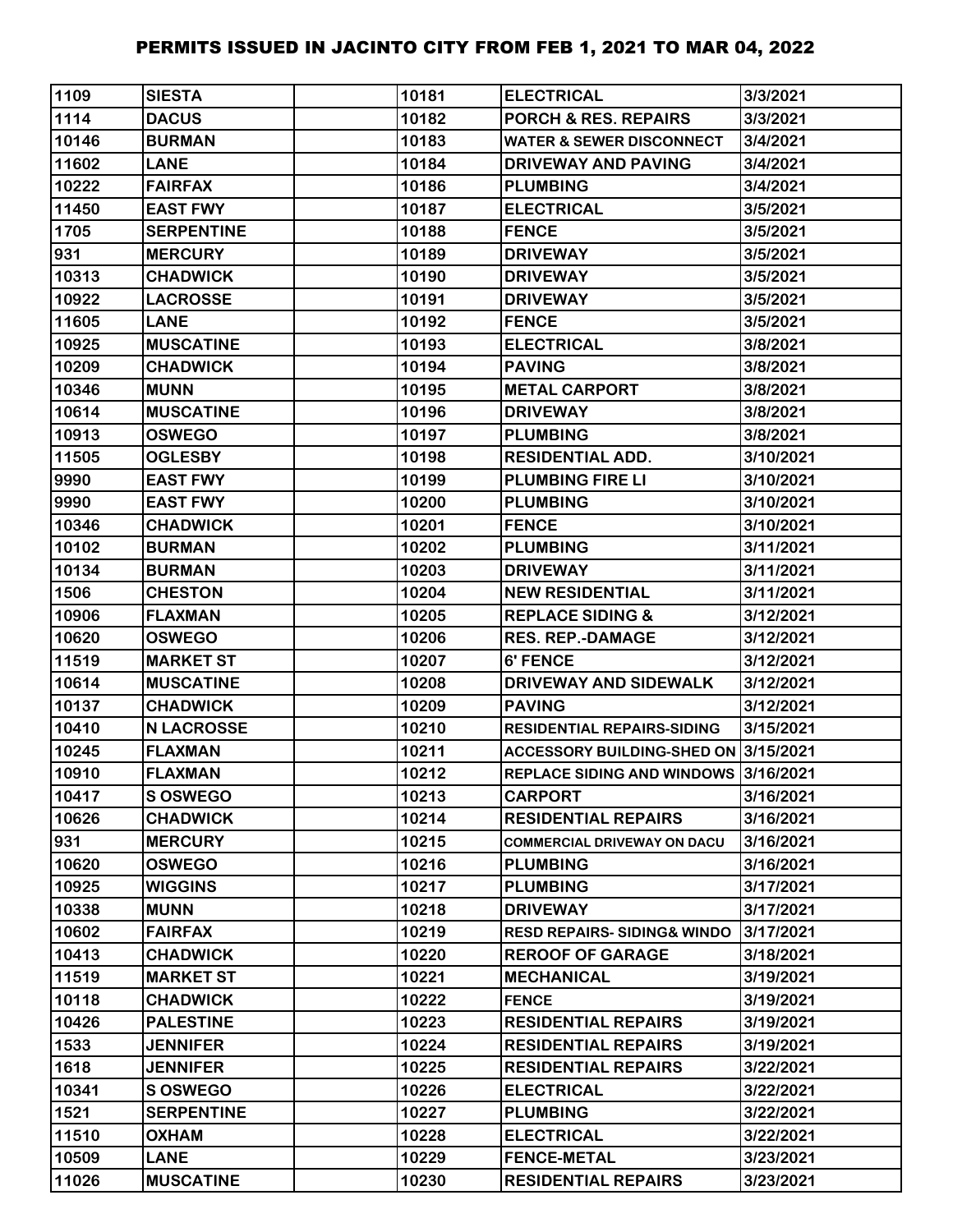| 10626 | <b>GARBER</b>    |                   | 10231 | <b>DRIVEWAY</b>                    | 3/24/2021 |
|-------|------------------|-------------------|-------|------------------------------------|-----------|
| 10934 | <b>OSWEGO</b>    |                   | 10232 | <b>PAVING</b>                      | 3/24/2021 |
| 1613  | <b>CASPERSON</b> |                   | 10233 | <b>RESIDENTIAL REPAIRS-WINDOWS</b> | 3/25/2021 |
| 10121 | <b>CHADWICK</b>  |                   | 10234 | <b>RESIDENTIAL REPAIRS-WINDOWS</b> | 3/25/2021 |
| 10229 | <b>NORVIC</b>    |                   | 10235 | <b>PLUMBING</b>                    | 3/25/2021 |
| 10205 | <b>CHADWICK</b>  |                   | 10236 | <b>ELECTRICAL</b>                  | 3/26/2021 |
| 10146 | <b>BURMAN</b>    |                   | 10237 | <b>PLUMBING</b>                    | 3/29/2021 |
| 11026 | <b>LACROSSE</b>  |                   | 10238 | <b>RESIDENTIAL RE-ROOF</b>         | 3/29/2021 |
| 11602 | <b>OXHAM</b>     |                   | 10239 | <b>PAVING</b>                      | 3/29/2021 |
| 1709  | <b>CASPERSON</b> |                   | 10240 | <b>ACCESSORY BUILDING-SHED</b>     | 3/30/2021 |
| 1709  | <b>CASPERSON</b> |                   | 10241 | <b>MECHANICAL</b>                  | 3/30/2021 |
| 11505 | <b>OXHAM</b>     |                   | 10242 | <b>CARPORT</b>                     | 3/30/2021 |
| 10122 | <b>PALESTINE</b> |                   | 10243 | <b>RESIDENTIAL RE-ROOF</b>         | 3/30/2021 |
| 1109  | <b>MERCURY</b>   |                   | 10244 | <b>FENCE</b>                       | 3/30/2021 |
| 10238 | <b>NORVIC</b>    |                   | 10245 | <b>REPLACE SIDING</b>              | 3/31/2021 |
| 10706 | <b>LANE</b>      |                   | 10246 | <b>DRIVEWAY</b>                    | 4/1/2021  |
| 10617 | <b>MUSCATINE</b> |                   | 10247 | <b>BLOCK AND BASE LEVEL</b>        | 4/1/2021  |
| 1713  | <b>CASPERSON</b> |                   | 10248 | <b>DRIVEWAY</b>                    | 4/1/2021  |
| 10310 | <b>WIGGINS</b>   |                   | 10249 | <b>PAVING</b>                      | 4/1/2021  |
| 11519 | <b>MARKET ST</b> |                   | 10250 | <b>PLUMBING</b>                    | 4/5/2021  |
| 11001 | <b>MUSCATINE</b> |                   | 10251 | <b>ELECTRICAL</b>                  | 4/5/2021  |
| 11005 | <b>MUSCATINE</b> |                   | 10252 | <b>ELECTRICAL</b>                  | 4/5/2021  |
| 1610  | <b>CASPERSON</b> |                   | 10253 | <b>DRIVEWAY</b>                    | 4/5/2021  |
| 10602 | <b>WIGGINS</b>   |                   | 10254 | <b>FENCE AND REPLACE SIDING</b>    | 4/6/2021  |
| 1702  | <b>CHESTON</b>   |                   | 10255 | <b>REROOF</b>                      | 4/6/2021  |
| 10505 | <b>CHADWICK</b>  |                   | 10256 | <b>DRIVEWAY</b>                    | 4/6/2021  |
| 10314 | <b>EAST FWY</b>  |                   | 10257 | <b>ELECTRICAL</b>                  | 4/6/2021  |
| 11510 | <b>FLAXMAN</b>   |                   | 10258 | <b>PLUMBING</b>                    | 4/6/2021  |
| 10802 | <b>MUSCATINE</b> |                   | 10259 | <b>DRIVEWAY</b>                    | 4/7/2021  |
| 10241 | <b>PALESTINE</b> |                   | 10260 | <b>RESIDENTIAL REPAIRS</b>         | 4/7/2021  |
| 10121 | <b>CHADWICK</b>  |                   | 10261 | <b>RES-REMODEL</b>                 | 4/8/2021  |
| 1626  | <b>JENNIFER</b>  |                   | 10263 | <b>ELECTRICAL</b>                  | 4/8/2021  |
| 10521 | <b>NORVIC</b>    |                   | 10264 | <b>FOUNDATION LEVEL</b>            | 4/9/2021  |
| 10117 | <b>RUMAR</b>     |                   | 10265 | <b>ACCESSORY BLDG</b>              | 4/9/2021  |
| 10930 | <b>BURMAN</b>    |                   | 10266 | <b>FENCE</b>                       | 4/9/2021  |
| 10510 | <b>WIGGINS</b>   |                   | 10267 | <b>RESIDENTIAL REPAIRS</b>         | 4/9/2021  |
| 10425 | <b>WIGGINS</b>   |                   | 10268 | <b>FENCE</b>                       | 4/9/2021  |
| 1709  | <b>CASPERSON</b> |                   | 10269 | <b>ELECTRICAL</b>                  | 4/12/2021 |
| 10606 | <b>WIGGINS</b>   |                   | 10270 | <b>DRIVEWAY</b>                    | 4/12/2021 |
| 1702  | <b>JENNIFER</b>  |                   | 10271 | <b>PLUMBING</b>                    | 4/12/2021 |
| 10405 | <b>MUSCATINE</b> |                   | 10272 | <b>WOOD FENCE</b>                  | 4/12/2021 |
| 10629 | <b>FLAXMAN</b>   |                   | 10273 | <b>SHED REPAIRS</b>                | 4/12/2021 |
| 10205 | <b>PILLOT</b>    |                   | 10274 | <b>CHAINLINK &amp; WOOD FENCE</b>  | 4/12/2021 |
| 10138 | <b>PILLOT</b>    |                   | 10275 | <b>DRIVEWAY</b>                    | 4/13/2021 |
| 10425 | <b>BURMAN</b>    |                   | 10276 | <b>DRIVEWAY</b>                    | 4/13/2021 |
| 1606  | <b>JENNIFER</b>  |                   | 10277 | <b>REROOF</b>                      | 4/13/2021 |
| 10511 | <b>LACROSSE</b>  |                   | 10278 | <b>COMM. REMODEL</b>               | 4/14/2021 |
| 10511 | <b>LACROSSE</b>  | TB1685-33/3410279 |       | <b>COMM. REMODEL</b>               | 4/14/2021 |
| 10511 | <b>LACROSSE</b>  | TB1685-33/3410280 |       | <b>COMM. REMODEL</b>               | 4/14/2021 |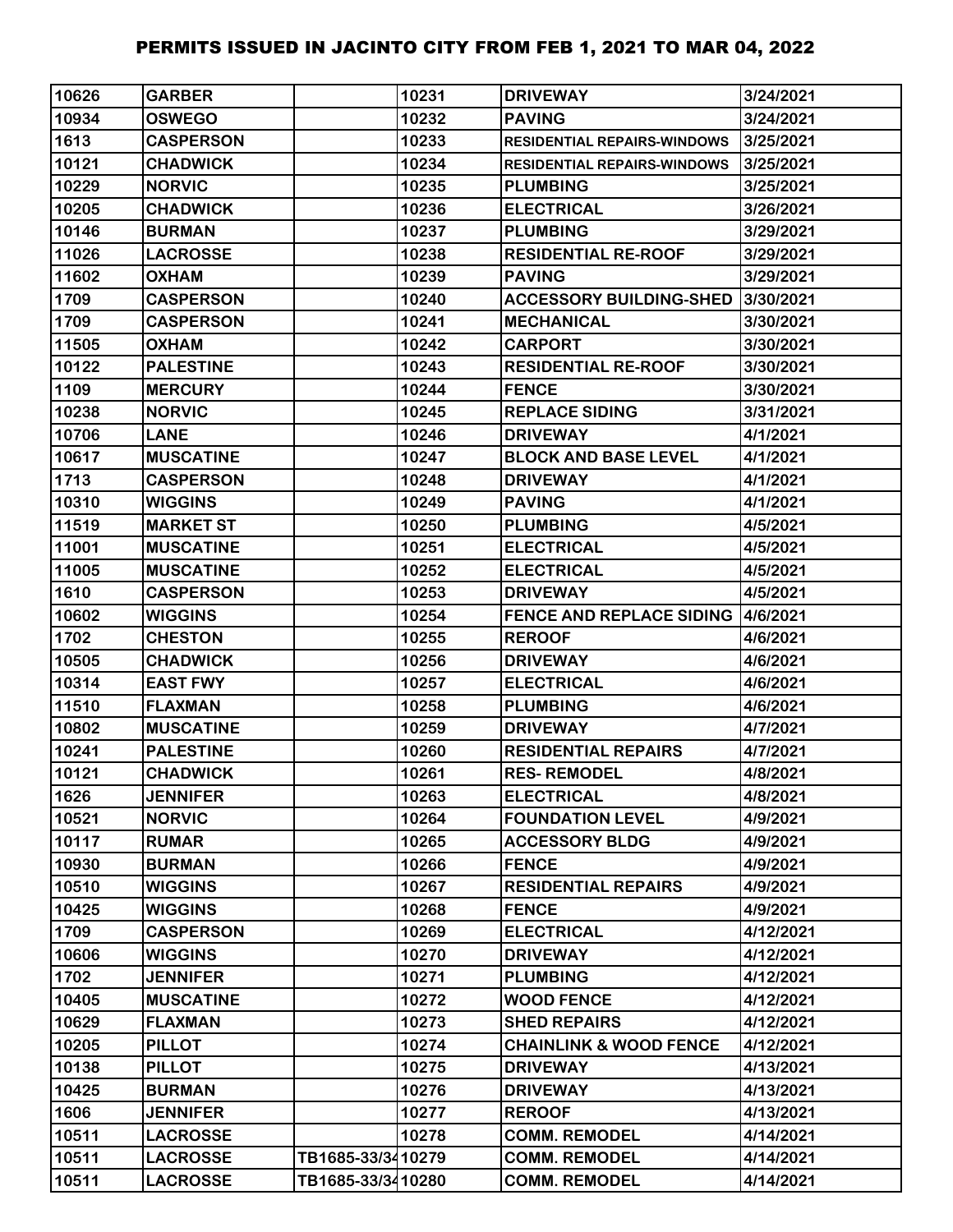| 10511 | <b>LACROSSE</b>  | TB272-31/32 10281 |       | <b>COMM. REMODEL</b>                | 4/14/2021 |
|-------|------------------|-------------------|-------|-------------------------------------|-----------|
| 10511 | <b>LACROSSE</b>  | TB272-31/32 10282 |       | <b>COMM. REMODEL</b>                | 4/14/2021 |
| 10511 | <b>LACROSSE</b>  | TB243-29/30 10283 |       | <b>COMM. REMODEL</b>                | 4/14/2021 |
| 10511 | <b>LACROSSE</b>  | TB243-29/30 10284 |       | <b>COMM. REMODEL</b>                | 4/14/2021 |
| 10511 | <b>LACROSSE</b>  |                   | 10285 | <b>COMM. REMODEL</b>                | 4/14/2021 |
| 10511 | <b>LACROSSE</b>  | 27/28             | 10286 | <b>COMM. REMODEL</b>                | 4/14/2021 |
| 10511 | <b>LACROSSE</b>  | TB900-26          | 10287 | <b>COMM. REMODEL</b>                | 4/14/2021 |
| 10511 | <b>LACROSSE</b>  | TB900-26          | 10288 | <b>COMM. REMODEL</b>                | 4/14/2021 |
| 10511 | <b>LACROSSE</b>  | TB2457-39/4010289 |       | <b>COMM. REMODEL</b>                | 4/14/2021 |
| 10918 | <b>VERANO</b>    |                   | 10290 | <b>REROOF</b>                       | 4/15/2021 |
| 10905 | <b>VERANO</b>    |                   | 10291 | <b>METAL CARPORT</b>                | 4/15/2021 |
| 11515 | <b>MARKET</b>    |                   | 10292 | <b>MECHANICAL</b>                   | 4/15/2021 |
| 1610  | <b>BURMAN</b>    |                   | 10293 | <b>RES.REPAIRS</b>                  | 4/15/2021 |
| 1317  | <b>BELIN</b>     |                   | 10294 | <b>INGROUND POOL</b>                | 4/16/2021 |
| 10201 | <b>FLAXMAN</b>   |                   | 10295 | <b>WOOD-FENCE</b>                   | 4/16/2021 |
| 10714 | <b>PILLOT</b>    |                   | 10296 | <b>WOOD FENCE</b>                   | 4/16/2021 |
| 10118 | <b>WIGGINS</b>   |                   | 10297 | <b>RES.REPAIRS</b>                  | 4/19/2021 |
| 10213 | <b>NORVIC</b>    |                   | 10298 | <b>PLUMBING</b>                     | 4/19/2021 |
| 1335  | <b>HORATIO</b>   |                   | 10299 | <b>DEMO.SHED</b>                    | 4/19/2021 |
| 1734  | <b>BELIN</b>     |                   | 10300 | <b>DRIVEWAY</b>                     | 4/20/2021 |
| 1717  | <b>JENNIFER</b>  |                   | 10302 | PATIO, ROOF DECK STRUCTUI 4/20/2021 |           |
| 1506  | <b>CHESTON</b>   |                   | 10303 | <b>PLUMBING</b>                     | 4/21/2021 |
| 10146 | <b>BURMAN</b>    |                   | 10304 | <b>MECHANICAL</b>                   | 4/21/2021 |
| 10202 | <b>PALESTINE</b> |                   | 10305 | <b>FENCE</b>                        | 4/21/2021 |
| 10330 | <b>MUNN</b>      |                   | 10306 | <b>RESIDENTIAL RE-ROOF</b>          | 4/21/2021 |
| 10409 | <b>BURMAN</b>    |                   | 10307 | <b>PLUMBING</b>                     | 4/22/2021 |
| 11502 | <b>CELTIS</b>    |                   | 10308 | <b>DRIVEWAY</b>                     | 4/23/2021 |
| 1526  | <b>BELIN</b>     |                   | 10309 | <b>DRIVEWAY</b>                     | 4/23/2021 |
| 10146 | <b>BURMAN</b>    |                   | 10310 | <b>ELECTRICAL</b>                   | 4/23/2021 |
| 1702  | <b>JENNIFER</b>  |                   | 10311 | <b>MECHANICAL</b>                   | 4/23/2021 |
| 10441 | N OSWEGO         |                   | 10312 | <b>REPLACE SIDING &amp; TRIM</b>    | 4/23/2021 |
| 11020 | <b>BURMAN</b>    |                   | 10313 | <b>PLUMBING</b>                     | 4/27/2021 |
| 10122 | <b>BURMAN</b>    |                   | 10315 | <b>RESIDENTIAL RE-ROOF</b>          | 4/27/2021 |
| 921   | <b>AKRON</b>     |                   | 10316 | <b>RIGHT OF WAY</b>                 | 4/27/2021 |
| 11519 | <b>MARKET ST</b> |                   | 10317 | <b>RIGHT OF WAY</b>                 | 4/27/2021 |
| 10401 | <b>MUNN</b>      |                   | 10318 | <b>RESIDENTIAL RE-ROOF</b>          | 4/27/2021 |
| 11519 | <b>MARKET ST</b> |                   | 10319 | <b>PLUMBING</b>                     | 4/29/2021 |
| 10409 | <b>BURMAN</b>    |                   | 10320 | <b>DEMOLITION</b>                   | 4/29/2021 |
| 931   | <b>MERCURY</b>   |                   | 10321 | <b>COMMERCIAL REMODEL</b>           | 5/3/2021  |
| 11602 | <b>SEAGRAM</b>   |                   | 10322 | RES.REP.(ROOF & B.PORCH FI5/3/2021  |           |
| 11505 | <b>OXHAM</b>     |                   | 10323 | <b>DRIVEWAY, PAVING &amp; GATE</b>  | 5/3/2021  |
| 10237 | <b>MARKET</b>    |                   | 10324 | <b>PLUMBING</b>                     | 5/4/2021  |
| 1625  | <b>JENNIFER</b>  |                   | 10325 | <b>PLUMBING</b>                     | 5/4/2021  |
| 1506  | <b>CHESTON</b>   |                   | 10326 | <b>MECHANICAL</b>                   | 5/4/2021  |
| 10529 | <b>LACROSSE</b>  |                   | 10327 | <b>ELECTRICAL</b>                   | 5/4/2021  |
| 1434  | <b>HORATIO</b>   |                   | 10328 | <b>PLUMBING</b>                     | 5/4/2021  |
| 10425 | <b>CHADWICK</b>  |                   | 10329 | <b>DRIVEWAY</b>                     | 5/4/2021  |
| 10606 | <b>WIGGINS</b>   |                   | 10330 | <b>FENCE</b>                        | 5/4/2021  |
| 10938 | <b>LACROSSE</b>  |                   | 10331 | <b>RESIDENTIAL - REMODEL</b>        | 5/5/2021  |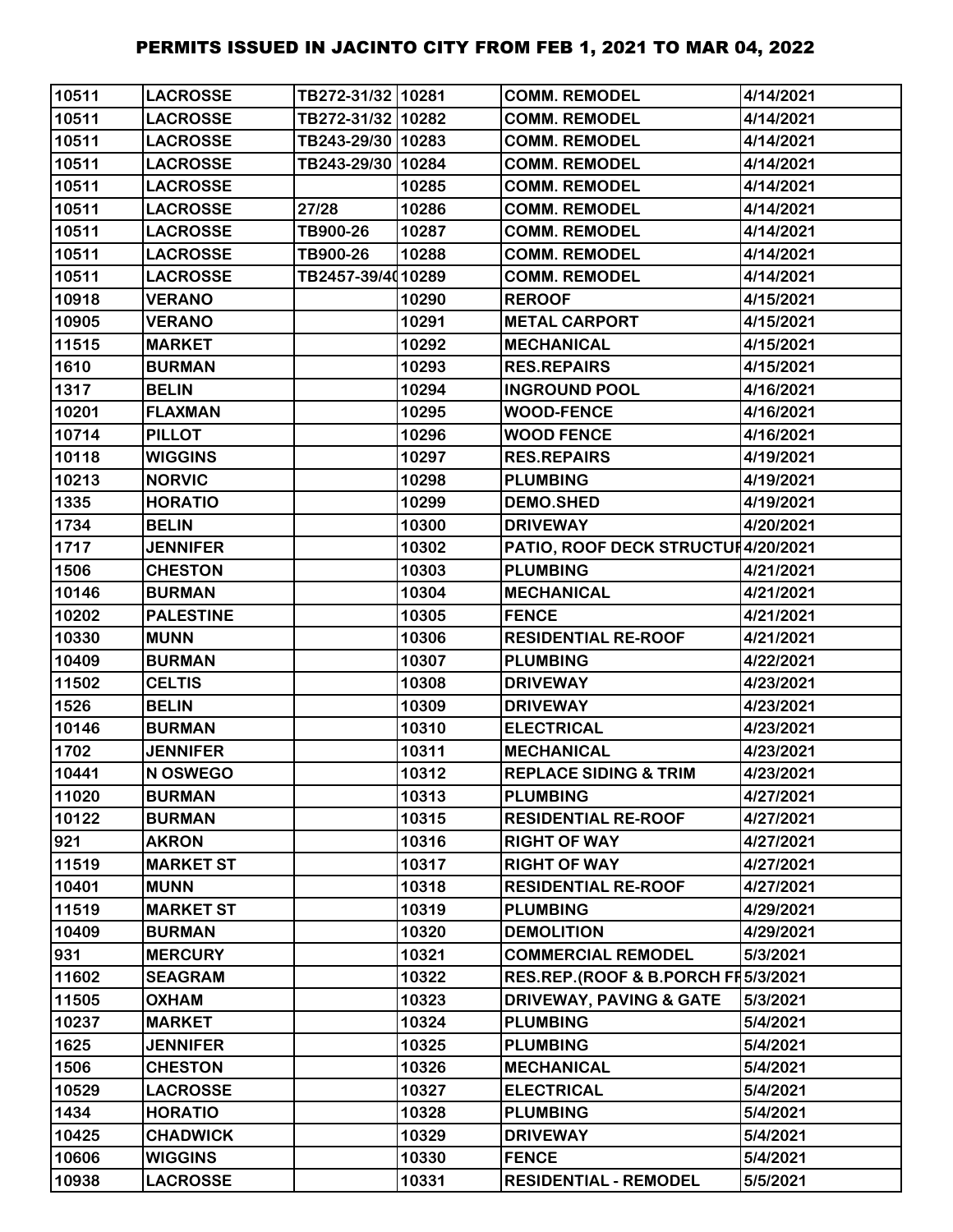| 10638           | <b>FAIRFAX</b>    | 10332 | <b>FENCE-WOOD</b>                        | 5/5/2021  |
|-----------------|-------------------|-------|------------------------------------------|-----------|
| 10702           | <b>NORVIC</b>     | 10333 | <b>REROOF</b>                            | 5/6/2021  |
| 10201           | <b>PALESTINE</b>  | 10334 | <b>RESIDENTIAL REPAIRS</b>               | 5/6/2021  |
| 10706           | <b>FLAXMAN</b>    | 10335 | <b>PAVING</b>                            | 5/6/2021  |
| 11030           | <b>VERANO</b>     | 10336 | <b>RESIDENTIAL RE-ROOF</b>               | 5/6/2021  |
| 10505           | <b>PALESTINE</b>  | 10337 | <b>FENCE &amp; GATE</b>                  | 5/6/2021  |
| 10319           | <b>PALESTINE</b>  | 10338 | COM REMODEL-REROOF & PAINT 5/7/2021      |           |
| 1426            | <b>HORATIO</b>    | 10339 | <b>DEMOLITION-SHED</b>                   | 5/7/2021  |
| 10534           | <b>PALESTINE</b>  | 10340 | <b>FENCE-GATE</b>                        | 5/7/2021  |
| 10610           | <b>BURMAN</b>     | 10341 | RES. ADDITION(BEDROOM-ON SL 5/11/2021    |           |
| 1506            | <b>CHESTON</b>    | 10342 | <b>ELECTRICAL</b>                        | 5/11/2021 |
| 11505           | <b>OGLESBY</b>    | 10343 | <b>ELECTRICAL</b>                        | 5/11/2021 |
| 10714           | <b>GARBER LN</b>  | 10344 | <b>NEW WINDOWS</b>                       | 5/12/2021 |
| 10102           | <b>FAIRFAX</b>    | 10345 | <b>ACCESSORY BUILDING</b>                | 5/12/2021 |
| 10434           | <b>PILLOT</b>     | 10346 | <b>ELECTRICAL</b>                        | 5/13/2021 |
| 10918           | <b>FLAXMAN</b>    | 10347 | <b>4FT TALL PICKET FENCE</b>             | 5/13/2021 |
| 10345           | <b>N LACROSSE</b> | 10348 | <b>RESIDENTIAL RE-ROOF</b>               | 5/13/2021 |
| 10237           | <b>MARKET</b>     | 10349 | <b>MECHANICAL</b>                        | 5/14/2021 |
| 1702            | <b>JENNIFER</b>   | 10350 | <b>DRIVEWAY</b>                          | 5/14/2021 |
| 11518           | <b>CELTIS</b>     | 10351 | <b>PLUMBING</b>                          | 5/14/2021 |
| 10209           | <b>RUMAR</b>      | 10352 | <b>GAZEBO</b>                            | 5/14/2021 |
| 11009           | <b>WIGGINS</b>    | 10353 | <b>PLUMBING</b>                          | 5/17/2021 |
| 10433           | <b>LANE</b>       | 10354 | <b>LEVEL BLOCK &amp; BASE FOUNDATION</b> | 5/17/2021 |
| 10501           | <b>WIGGINS</b>    | 10355 | <b>RESIDENTIAL RE-ROOF</b>               | 5/17/2021 |
| 10824           | <b>INVIERNO</b>   | 10356 | LEVEL BLK & BASE AND ADDITION            | 5/17/2021 |
| 10510           | <b>CHADWICK</b>   | 10357 | <b>DRIVEWAY</b>                          | 5/18/2021 |
| 10345           | <b>LANE</b>       | 10358 | <b>RESIDENTIAL ADDITION</b>              | 5/18/2021 |
| 10533           | <b>BURMAN</b>     | 10359 | <b>FENCE &amp; RESIDENTIAL REPAIRS</b>   | 5/18/2021 |
| 11013           | <b>VERANO</b>     | 10360 | <b>LEVEL BLK &amp; BASE AND RE-ROOF</b>  | 5/18/2021 |
| 10909           | <b>OSWEGO</b>     | 10361 | <b>RESIDENTIAL REPAIRS</b>               | 5/18/2021 |
| 1705            | <b>SERPENTINE</b> | 10362 | <b>GENERATOR</b>                         | 5/19/2021 |
| 1705            | <b>SERPENTINE</b> | 10363 | <b>ELECTRICAL</b>                        | 5/19/2021 |
| 1705            | <b>SERPENTINE</b> | 10364 | <b>PLUMBING</b>                          | 5/19/2021 |
| 10225           | <b>MUNN</b>       | 10365 | <b>WOOD FENCE</b>                        | 5/20/2021 |
| 10517           | <b>CHADWICK</b>   | 10366 | <b>RESIDENTIAL RE-ROOF</b>               | 5/19/2021 |
| 1317            | <b>BELIN</b>      | 10367 | <b>PLUMBING</b>                          | 5/20/2021 |
| 11513           | <b>SEAGRAM</b>    | 10368 | <b>ACCESORY BUILDING</b>                 | 5/21/2021 |
| 10337           | <b>PILLOT</b>     | 10369 | <b>PAVING</b>                            | 5/21/2021 |
| 1627            | <b>CHAZEN</b>     | 10370 | <b>RESIDENTIAL RE-ROOF</b>               | 5/21/2021 |
| 10510           | <b>FLAXMAN</b>    | 10371 | <b>FENCE</b>                             | 5/21/2021 |
| 10909           | <b>INVIERNO</b>   | 10372 | <b>RESIDENTIAL RE-ROOF</b>               | 6/4/2021  |
| 10727           | <b>MUNN</b>       | 10373 | <b>DRIVEWAY</b>                          | 5/25/2021 |
| 10402           | <b>FLAXMAN</b>    | 10374 | <b>RES.REP (WINDOWS)</b>                 | 5/26/2021 |
| SC <sub>2</sub> | <b>BURMAN</b>     | 10375 | <b>ELECTRICAL</b>                        | 5/26/2021 |
| 10117           | <b>LANE</b>       | 10376 | <b>RES.REM.(SOLAR PANELS)</b>            | 5/26/2021 |
| 10117           | <b>LANE</b>       | 10377 | <b>ELECTRICAL</b>                        | 5/26/2021 |
| 10425           | <b>PILLOT</b>     | 10378 | <b>REROOF</b>                            | 5/26/2021 |
| 10346           | <b>MUNN</b>       | 10379 | <b>REROOF</b>                            | 5/26/2021 |
| 1022            | <b>AKRON</b>      | 10380 | <b>REROOF</b>                            | 5/26/2021 |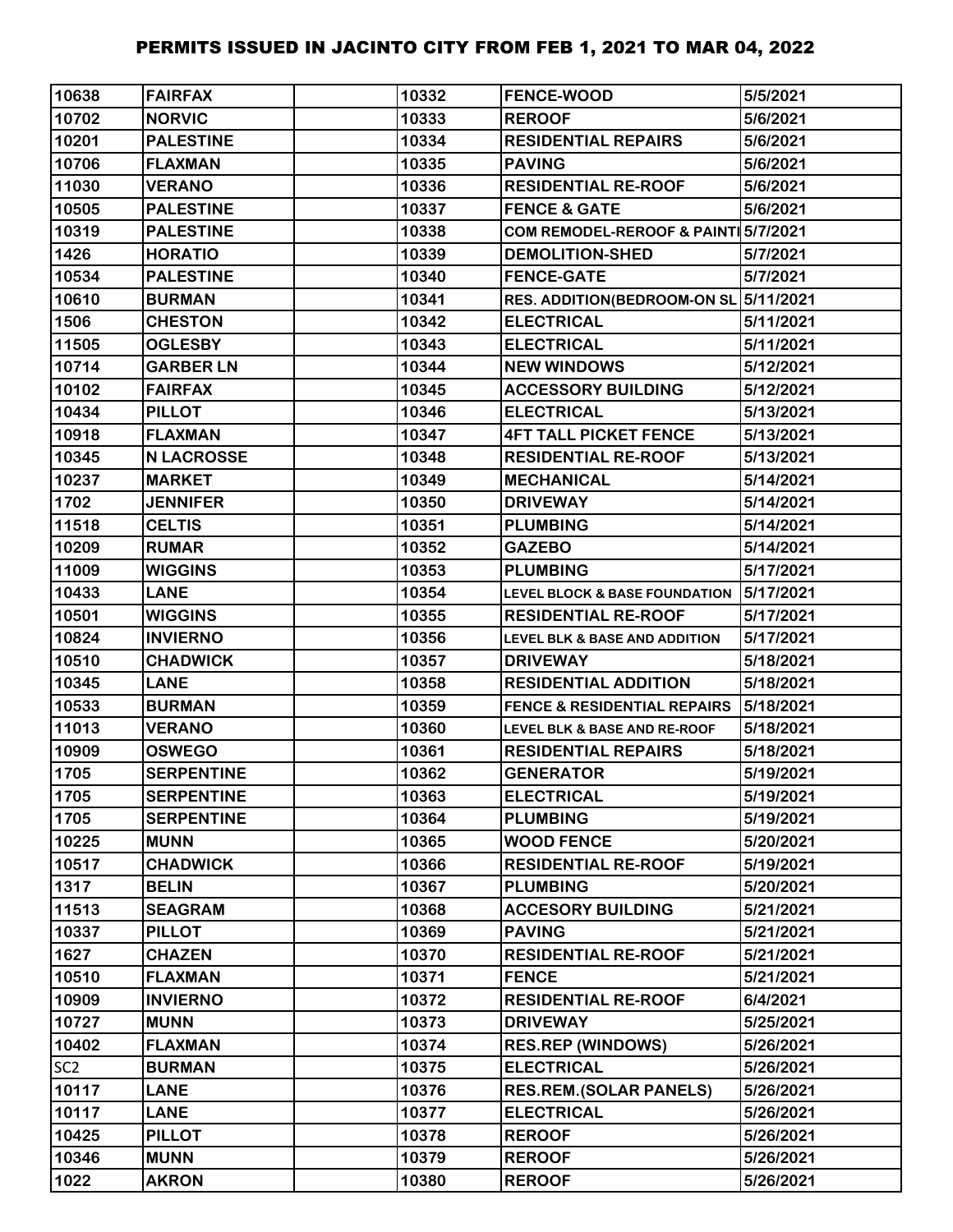| 10922 | <b>LACROSSE</b>   |     | 10381 | <b>DRIVEWAY</b>                   | 5/27/2021 |
|-------|-------------------|-----|-------|-----------------------------------|-----------|
| 10713 | <b>FAIRFAX</b>    |     | 10382 | <b>ELECTRICAL</b>                 | 5/28/2021 |
| 1406  | <b>BELIN</b>      |     | 10383 | <b>GENERATOR</b>                  | 5/28/2021 |
| 1406  | <b>BELIN</b>      |     | 10384 | <b>ELECTRICAL</b>                 | 5/28/2021 |
| 1506  | <b>CHESTON</b>    |     | 10385 | <b>DRIVEWAY</b>                   | 5/28/2021 |
| 1701  | <b>CHAZEN</b>     |     | 10386 | PAVING(WALKWAY&PATIO)             | 5/28/2021 |
| 10429 | <b>LANE</b>       |     | 10387 | <b>PLUMBING</b>                   | 5/28/2021 |
| 10702 | <b>BURMAN</b>     |     | 10388 | <b>REPLACE SIDING</b>             | 6/1/2021  |
| 10502 | <b>PILLOT</b>     |     | 10389 | <b>DRIVEWAY</b>                   | 6/1/2021  |
| 1006  | <b>DACUS</b>      |     | 10390 | <b>PLUMBING</b>                   | 6/1/2021  |
| 10638 | <b>FAIRFAX</b>    |     | 10391 | <b>PAVING</b>                     | 6/1/2021  |
| 11419 | <b>MUNN</b>       |     | 10392 | <b>PLUMBING</b>                   | 6/2/2021  |
| 11030 | <b>VERANO</b>     |     | 10393 | <b>PATIO</b>                      | 6/2/2021  |
| 11037 | <b>MARKET</b>     |     | 10394 | <b>ELECTRICAL</b>                 | 6/3/2021  |
| 11618 | <b>SEAGRAM</b>    |     | 10395 | <b>DRIVEWAY</b>                   | 6/3/2021  |
| 11110 | <b>MUSCATINE</b>  |     | 10396 | <b>RESIDENTIAL REPAIRS</b>        | 6/3/2021  |
| 10533 | <b>WIGGINS</b>    |     | 10397 | <b>ELECTRICAL</b>                 | 6/4/2021  |
| 10533 | <b>WIGGINS</b>    |     | 10398 | SOLAR PANEL INSTALLATION 6/4/2021 |           |
| 10426 | <b>PALESTINE</b>  |     | 10399 | <b>GRADE/FILL DIRT</b>            | 6/4/2021  |
| 10213 | <b>BURMAN</b>     |     | 10400 | <b>ELECTRICAL</b>                 | 6/7/2021  |
| 11510 | <b>OXHAM</b>      |     | 10401 | <b>MECHANICAL</b>                 | 6/7/2021  |
| 1501  | <b>MERCURY</b>    |     | 10402 | <b>ELECTRICAL</b>                 | 6/7/2021  |
| 1006  | <b>DACUS</b>      |     | 10403 | <b>DEMOLITION-HOUSE</b>           | 6/8/2021  |
| 931   | <b>MERCURY</b>    | B   | 10404 | <b>ELECTRICAL</b>                 | 6/9/2021  |
| 931   | <b>MERCURY</b>    | A   | 10405 | ELECTRICAL #4124                  | 6/9/2021  |
| 10434 | <b>BURMAN</b>     |     | 10406 | <b>MECHANICAL</b>                 | 6/9/2021  |
| 10237 | <b>MARKET</b>     |     | 10407 | PLUMBING 4" FIRE LINE             | 6/9/2021  |
| 10309 | <b>PILLOT</b>     |     | 10408 | <b>PLUMBING</b>                   | 6/9/2021  |
| 10121 | <b>CHADWICK</b>   |     | 10409 | <b>ELECTRICAL</b>                 | 6/9/2021  |
| 10245 | <b>MUNN</b>       |     | 10410 | <b>DRIVEWAY</b>                   | 6/9/2021  |
| 1729  | <b>JENNIFER</b>   |     | 10411 | <b>REROOF AND REPAIR FENCE</b>    | 6/10/2021 |
| 10804 | <b>MUNN</b>       |     | 10412 | <b>ELECTRICAL</b>                 | 6/10/2021 |
| 1704  | <b>HOLLAND#1</b>  |     | 10413 | <b>GAS TEST</b>                   | 6/10/2021 |
| 10402 | <b>SLACROSSE</b>  |     | 10414 | <b>REROOF</b>                     | 6/10/2021 |
| 10329 | <b>NORVIC</b>     |     | 10415 | <b>PLUMBING</b>                   | 6/10/2021 |
| 10117 | <b>LANE</b>       |     | 10416 | <b>DRIVEWAY</b>                   | 6/10/2021 |
| 10334 | <b>N LACROSSE</b> |     | 10417 | <b>RESIDENTIAL REPAIRS</b>        | 6/10/2021 |
| 11211 | <b>MUNN</b>       |     | 10418 | <b>PAVING CRUSHED ASPHALT</b>     | 6/11/2021 |
| 10222 | <b>WIGGINS</b>    |     | 10419 | <b>RESIDENTIAL RE-ROOF</b>        | 6/14/2021 |
| 1522  | <b>CHESTON</b>    |     | 10420 | <b>RESIDENTIAL RE-ROOF</b>        | 6/14/2021 |
| 1501  | <b>SERPENTINE</b> |     | 10421 | <b>RESIDENTIAL RE-ROOF</b>        | 6/15/2021 |
| 10301 | <b>FAIRFAX</b>    |     | 10422 | <b>RESIDENTIAL RE-ROOF</b>        | 6/15/2021 |
| 1406  | <b>BELIN</b>      |     | 10423 | <b>PLUMBING</b>                   | 6/16/2021 |
| 10511 | <b>LACROSSE</b>   | 239 | 10424 | <b>ELECTRICAL</b>                 | 6/16/2021 |
| 10511 | <b>LACROSSE</b>   | 240 | 10425 | <b>ELECTRICAL</b>                 | 6/16/2021 |
| 10511 | <b>LACROSSE</b>   | 228 | 10426 | <b>ELECTRICAL</b>                 | 6/16/2021 |
| 10511 | <b>LACROSSE</b>   |     | 10427 | <b>ELECTRICAL</b>                 | 6/16/2021 |
| 11121 | <b>MARKET D</b>   |     | 10428 | <b>COMMERCIAL RE-ROOF</b>         | 6/16/2021 |
| 10337 | <b>BURMAN</b>     |     | 10429 | <b>FENCE</b>                      | 6/16/2021 |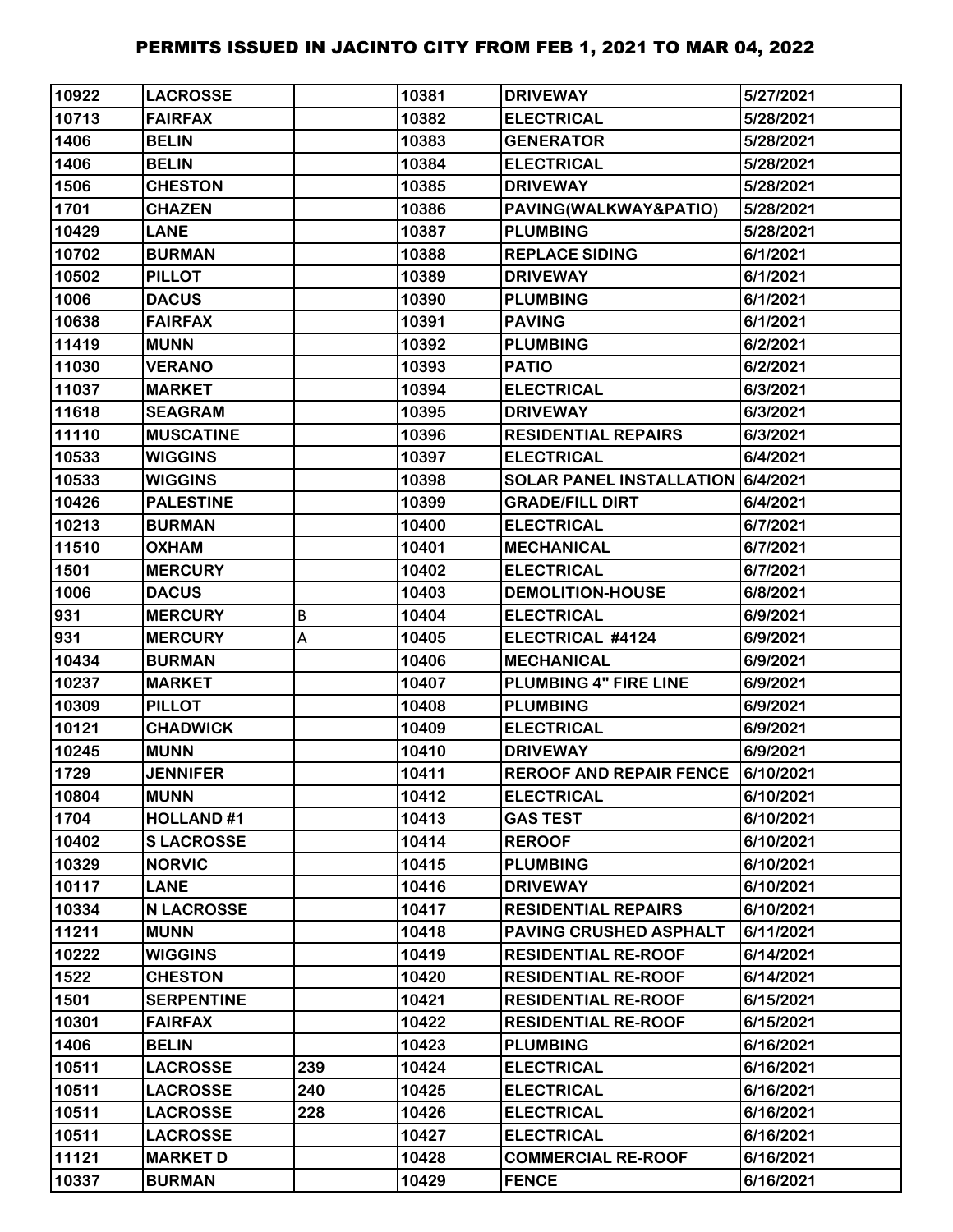| 10201 | <b>PALESTINE</b>    |   | 10430 | <b>ELECTRICAL</b>                             | 6/17/2021 |
|-------|---------------------|---|-------|-----------------------------------------------|-----------|
| 10611 | <b>PALESTINE</b>    |   | 10431 | <b>PARTIAL DEMOLITION BACK BLD 6/17/2021</b>  |           |
| 10326 | <b>PALESTINE</b>    | B | 10432 | <b>ELECTRICAL</b>                             | 6/17/2021 |
| 10209 | <b>RUMAR</b>        |   | 10433 | <b>WOOD SHED</b>                              | 6/18/2021 |
| 10102 | <b>NORVIC</b>       |   | 10434 | <b>RES.RE-ROOF</b>                            | 6/21/2021 |
| 10206 | <b>FLAXMAN</b>      |   | 10435 | <b>WOOD FENCE</b>                             | 6/21/2021 |
| 1611  | <b>JENNIFER</b>     |   | 10436 | <b>FENCE</b>                                  | 6/21/2021 |
| 1418  | <b>JENNIFER</b>     |   | 10437 | <b>PLB</b>                                    | 6/23/2021 |
| 10309 | <b>PILLOT</b>       |   | 10438 | <b>ELEC</b>                                   | 6/23/2021 |
| 10610 | <b>BURMAN</b>       |   | 10439 | <b>PLB</b>                                    | 6/24/2021 |
| 10613 | <b>FAIRFAX</b>      |   | 10440 | <b>LEVEL-BLK &amp; BASE</b>                   | 6/25/2021 |
| 1418  | <b>HORATIO</b>      |   | 10441 | DRIVEWAY & METAL CARPORT 6/25/2021            |           |
| 10606 | <b>PILLOT</b>       |   | 10443 | <b>PAVING</b>                                 | 6/25/2021 |
| 10630 | <b>FLAXMAN</b>      |   | 10444 | <b>PLB</b>                                    | 6/25/2021 |
| 1113  | <b>SIESTA</b>       |   | 10445 | <b>PLB</b>                                    | 6/25/2021 |
| 10438 | <b>MUSCATINE</b>    |   | 10446 | <b>PAVING</b>                                 | 6/25/2021 |
| 10145 | <b>MUNN</b>         |   | 10447 | <b>WOOD FENCE</b>                             | 6/25/2021 |
| 10217 | <b>PILLOT</b>       |   | 10448 | <b>WOOD FENCE</b>                             | 6/25/2021 |
| 10430 | <b>MUSCATINE</b>    |   | 10449 | <b>MECHANICAL</b>                             | 6/25/2021 |
| 10617 | <b>FLAXMAN</b>      |   | 10450 | <b>RESIDENTIAL RE-ROOF</b>                    | 6/28/2021 |
| 9990  | <b>EAST FWY</b>     |   | 10451 | STORM DAMAGE DEMOLITION 6/29/2021             |           |
| 11030 | <b>VERANO</b>       |   | 10452 | <b>CARPORT</b>                                | 6/29/2021 |
| 10910 | <b>MUNN</b>         |   | 10453 | <b>ELECTRICAL</b>                             | 6/30/2021 |
| 10618 | <b>PILLOT</b>       |   | 10454 | <b>PAVING</b>                                 | 7/1/2021  |
| 10506 | <b>WIGGINS</b>      |   | 10455 | PORCH AND RES. RE-ROOF                        | 7/1/2021  |
| 10134 | <b>PILLOT</b>       |   | 10456 | <b>FENCE</b>                                  | 7/1/2021  |
| 1722  | <b>CHAZEN</b>       |   | 10457 | <b>REPAIR PORCH &amp; SHED</b>                | 7/1/2021  |
| 10309 | <b>PILLOT</b>       |   | 10458 | <b>DEMOLITION OF GARAGE</b>                   | 7/1/2021  |
| 10138 | <b>MUSCATINE</b>    |   | 10459 | <b>ELECTRICAL</b>                             | 7/2/2021  |
| 10911 | <b>MUNN</b>         |   | 10460 | <b>CARPORT</b>                                | 7/2/2021  |
| 10417 | N OSWEGO            |   | 10461 | <b>FENCE</b>                                  | 7/2/2021  |
| 10625 | <b>NORVIC</b>       |   | 10462 | <b>RESIDENTIAL REPAIRS</b>                    | 7/6/2021  |
| 10625 | <b>NORVIC</b>       |   | 10463 | <b>PLUMBING</b>                               | 7/6/2021  |
| 10314 | <b>FLAXMAN</b>      |   | 10464 | <b>RESIDENTIAL RE-ROOF</b>                    | 7/6/2021  |
| 9990  | <b>EAST FREEWAY</b> | C | 10465 | <b>ELECTRICAL</b>                             | 7/7/2021  |
| 9701  | <b>MARKET</b>       |   | 10466 | <b>ELECTRICAL</b>                             | 7/7/2021  |
| 10521 | <b>WIGGINS</b>      |   | 10467 | REPLACE SIDING AND WINDOW 7/7/2021            |           |
| 10129 | <b>FAIRFAX</b>      |   | 10468 | <b>RESIDENTIAL RE-ROOF</b>                    | 7/7/2021  |
| 10414 | <b>FLAXMAN</b>      |   | 10469 | <b>RESIDENTIAL RE-ROOF</b>                    | 7/7/2021  |
| 10414 | <b>SLACROSSE</b>    |   | 10470 | <b>RESIDENTIAL ADDITION &amp; POR7/7/2021</b> |           |
| 10733 | <b>BURMAN</b>       |   | 10471 | <b>PAVING</b>                                 | 7/8/2021  |
| 9990  | <b>EAST FWY</b>     | B | 10472 | <b>PLUMBING</b>                               | 7/8/2021  |
| 1317  | <b>SERPENTINE</b>   |   | 10473 | <b>RESIDENTIAL RE-ROOF</b>                    | 7/9/2021  |
| 10430 | <b>MUSCATINE</b>    |   | 10474 | <b>ELECTRICAL</b>                             | 7/9/2021  |
| 10430 | <b>PALESTINE</b>    |   | 10475 | <b>BRICK SIDING</b>                           | 7/9/2021  |
| 9990  | <b>EAST FWY</b>     |   | 10476 | <b>COMMERCIAL REMODEL</b>                     | 7/12/2021 |
| 10613 | <b>MUSCATINE</b>    |   | 10477 | <b>ELECTRICAL</b>                             | 7/12/2021 |
| 10309 | <b>PILLOT</b>       |   | 10478 | <b>FENCE</b>                                  | 7/12/2021 |
| 10941 | <b>VERANO</b>       |   | 10479 | <b>REROOF</b>                                 | 7/13/2021 |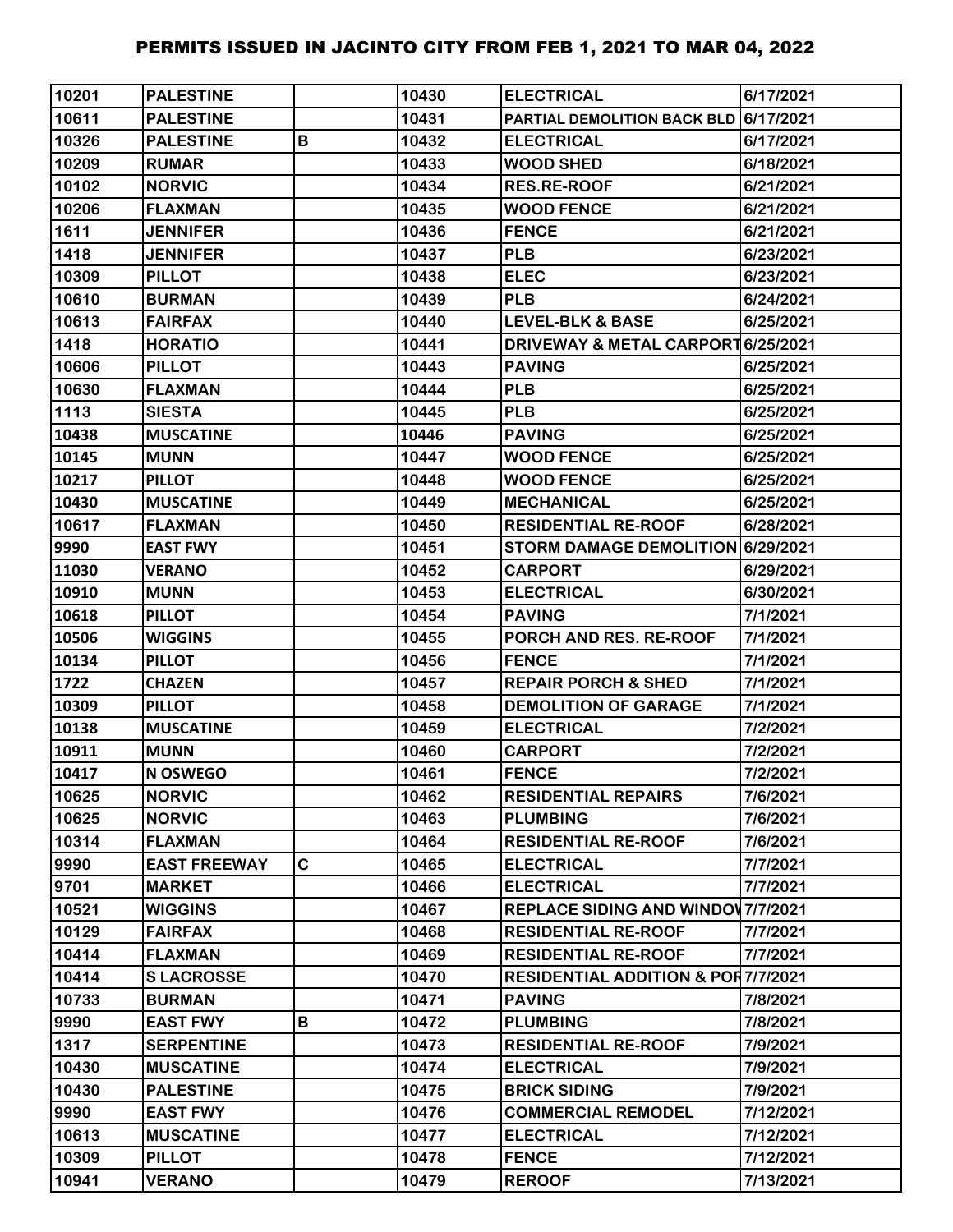| 11618 | <b>SEAGRAM</b>    |   | 10480 | <b>RESIDENTIAL REPAIRS</b>                | 7/13/2021 |
|-------|-------------------|---|-------|-------------------------------------------|-----------|
| 918   | <b>MERCURY</b>    | 1 | 10481 | <b>COMMERCIAL REMODEL</b>                 | 7/13/2021 |
| 1702  | <b>BELIN</b>      |   | 10482 | <b>RESIDENTIAL ADDITION</b>               | 7/13/2021 |
| 10129 | <b>CHADWICK</b>   |   | 10483 | <b>RESIDENTIAL RE-ROOF</b>                | 7/14/2021 |
| 1705  | <b>SERPENTINE</b> |   | 10484 | <b>PLUMBING</b>                           | 7/14/2021 |
| 10341 | <b>PALESTINE</b>  |   | 10485 | 2 WALL SIGNS & ONE POLE SI07/14/2021      |           |
| 10341 | <b>PALESTINE</b>  |   | 10486 | <b>ELECTRICAL FOR SIGNS</b>               | 7/14/2021 |
| 11406 | <b>MUNN</b>       |   | 10487 | PAVING (IN BACK)                          | 7/15/2021 |
| 10421 | <b>LANE</b>       |   | 10488 | <b>PLUMBING</b>                           | 7/16/2021 |
| 918   | <b>MERCURY</b>    | 1 | 10489 | <b>ELECTRICAL</b>                         | 7/16/2021 |
| 1602  | <b>CASPERSON</b>  |   | 10490 | <b>RESIDENTIAL RE-ROOF</b>                | 7/16/2021 |
| 10517 | <b>WIGGINS</b>    |   | 10491 | <b>RESIDENTIAL REPAIRS</b>                | 7/16/2021 |
| 10517 | <b>WIGGINS</b>    |   | 10492 | <b>ELECTRICAL</b>                         | 7/16/2021 |
| 10345 | <b>LANE</b>       |   | 10493 | <b>ELECTRICAL</b>                         | 7/19/2021 |
| 10533 | <b>WIGGINS</b>    |   | 10494 | 2 DRIVEWAYS                               | 7/20/2021 |
| 1101  | <b>HOLLAND</b>    | В | 10495 | <b>ELECTRICAL</b>                         | 7/20/2021 |
| 10117 | <b>RUMAR</b>      |   | 10496 | <b>RESIDENTIAL RE-ROOF</b>                | 7/20/2021 |
| 10345 | <b>LAND</b>       |   | 10497 | <b>PLUMBING</b>                           | 7/20/2021 |
| 10114 | <b>CHADWICK</b>   |   | 10498 | <b>ELECTRICAL</b>                         | 7/21/2021 |
| 10241 | <b>FLAXMAN</b>    |   | 10499 | <b>FENCE</b>                              | 7/21/2021 |
| 10337 | <b>PILLOT</b>     |   | 10500 | <b>GARAGE ADDIITION</b>                   | 7/21/2021 |
| 11502 | <b>TILLIA</b>     |   | 10501 | <b>PLUMBING</b>                           | 7/21/2021 |
| 10521 | <b>WIGGINS</b>    |   | 10502 | <b>RESIDENTIAL RE-ROOF</b>                | 7/21/2021 |
| 1626  | <b>JENNIFER</b>   |   | 10503 | <b>RESIDENTIAL REPAIRS</b>                | 7/21/2021 |
| 11009 | <b>MUSCATINE</b>  |   | 10504 | <b>FENCE</b>                              | 7/22/2021 |
| 10309 | <b>PILLOT</b>     |   | 10505 | <b>CARPORT</b>                            | 7/23/2021 |
| 1613  | <b>MERCURY</b>    |   | 10506 | <b>NEW COMMERCIAL BUILDING 17/26/2021</b> |           |
| 1725  | <b>HOLLAND</b>    |   | 10507 | <b>GRADE/FILL DIRT</b>                    | 7/26/2021 |
| 11005 | <b>MUSCATINE</b>  |   | 10508 | <b>FENCE</b>                              | 7/26/2021 |
| 10417 | N OSWEGO          |   | 10509 | <b>6 FT WOODEN GATE</b>                   | 7/27/2021 |
| 11009 | <b>LACROSSE</b>   |   | 10510 | <b>RES. FOUNDATION REPAIR</b>             | 7/28/2021 |
| 11017 | <b>LACROSSE</b>   |   | 10511 | <b>RESIDENTIAL FOUNDATION RE7/28/2021</b> |           |
| 10506 | <b>PILLOT</b>     |   | 10512 | <b>METAL CARPORT</b>                      | 7/28/2021 |
| 10217 | <b>FLAXMAN</b>    |   | 10513 | <b>ACCESSORY BUILDING</b>                 | 7/29/2021 |
| 10518 | <b>WIGGINS</b>    |   | 10514 | <b>DRIVEWAY</b>                           | 7/29/2021 |
| 10414 | <b>SLACROSSE</b>  |   | 10515 | <b>ELECTRICAL</b>                         | 7/29/2021 |
| 1406  | <b>SERPENTINE</b> |   | 10516 | <b>RESIDENTIAL RE-ROOF</b>                | 7/30/2021 |
| 10406 | <b>MUNN</b>       |   | 10517 | <b>RESIDENTIAL RE-ROOF</b>                | 8/2/2021  |
| 10313 | <b>WIGGINS</b>    |   | 10518 | <b>PLUMBING</b>                           | 8/3/2021  |
| 1721  | <b>CHESTON</b>    |   | 10519 | <b>GATE</b>                               | 8/3/2021  |
| 1401  | <b>SERPENTINE</b> |   | 10520 | <b>FENCE</b>                              | 8/3/2021  |
| 1109  | <b>MERCURY</b>    |   | 10521 | <b>WOOD FENCE</b>                         | 8/3/2021  |
| 1106  | <b>DACUS</b>      |   | 10522 | <b>FENCE</b>                              | 8/3/2021  |
| 1407  | <b>HORATIO</b>    |   | 10523 | <b>RESIDENTIAL REPAIRS</b>                | 8/5/2021  |
| 11519 | <b>MARKET ST</b>  |   | 10524 | PLB- UNDERGROUND 6"FIRE LINE              | 8/4/2021  |
| 10827 | <b>FLAXMAN</b>    |   | 10525 | <b>MECHANICAL</b>                         | 8/6/2021  |
| 10934 | <b>LACROSSE</b>   |   | 10526 | <b>PLUMBING</b>                           | 8/6/2021  |
| 11109 | <b>VERANO</b>     |   | 10527 | <b>PLUMBING</b>                           | 8/9/2021  |
| 11505 | <b>OGLESBY</b>    |   | 10528 | <b>ELECTRICAL</b>                         | 8/10/2021 |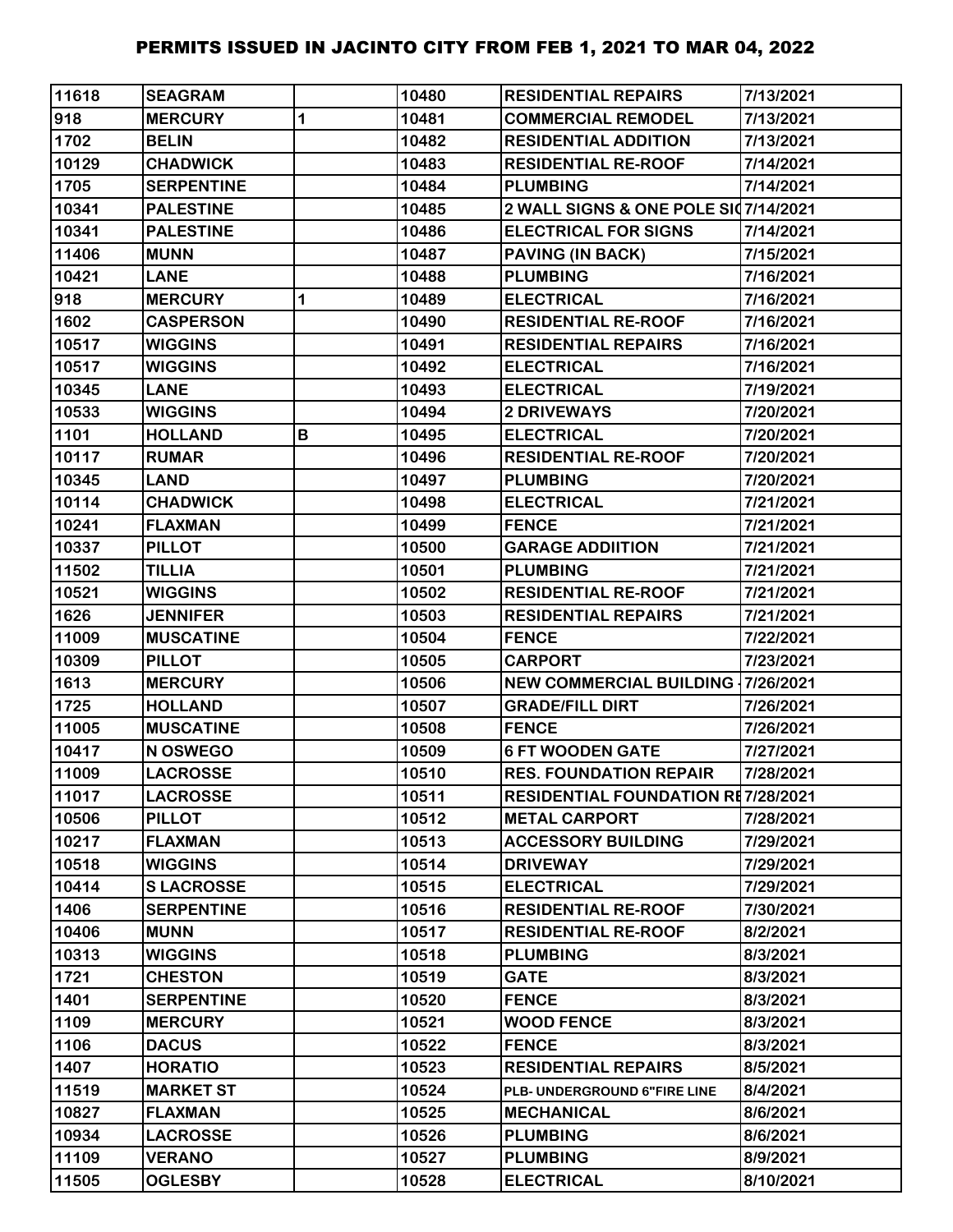| 10705 | <b>MUSCATINE</b>  |     | 10529     | <b>CARPORT-METAL</b>               | 8/10/2021 |
|-------|-------------------|-----|-----------|------------------------------------|-----------|
| 10825 | <b>MUSCATINE</b>  |     | 10530     | <b>REPLACE SIDING</b>              | 8/10/2021 |
| 935   | <b>MERCURY</b>    |     | 10531     | <b>DOUBLE SIDED SIGN</b>           | 8/10/2021 |
| 935   | <b>MERCURY</b>    |     | 10532     | <b>ELECTRICAL</b>                  | 8/10/2021 |
| 10249 | <b>BURMAN</b>     |     | 10533     | <b>PAVING</b>                      | 8/10/2021 |
| 10506 | <b>CHADWICK</b>   |     | 10534     | <b>DRIVEWAY</b>                    | 8/10/2021 |
| 10530 | <b>PALESTINE</b>  |     | 10535     | <b>RESIDENTIAL - REMODEL</b>       | 8/11/2021 |
| 11410 | <b>EAST FWY</b>   | 150 | 10536     | <b>WALL SIGN</b>                   | 8/11/2021 |
| 11410 | <b>EAST FWY</b>   | 150 | 10537     | <b>ELECTRICAL</b>                  | 8/11/2021 |
| 11030 | <b>VERANO</b>     |     | 10538     | <b>DRIVEWAY</b>                    | 8/11/2021 |
| 1622  | <b>CHESTON</b>    |     | 10539     | <b>PLUMBING</b>                    | 8/12/2021 |
| 11022 | <b>FLAXMAN</b>    |     | 10540     | <b>PLUMBING</b>                    | 8/12/2021 |
| 10634 | <b>WIGGINS</b>    |     | 10541     | <b>RESIDENTIAL RE-ROOF</b>         | 8/12/2021 |
| 10249 | <b>WIGGINS</b>    |     | 10542     | <b>RESIDENTIAL RE-ROOF</b>         | 8/12/2021 |
| 10425 | <b>FLAXMAN</b>    |     | 10543     | <b>RESIDENTIAL RE-ROOF</b>         | 8/13/2021 |
| 10509 | <b>LANE</b>       |     | 10544     | <b>CARPORT</b>                     | 8/13/2021 |
| 1306  | <b>SERPENTINE</b> |     | 10545     | <b>RESIDENTIAL RE-ROOF</b>         | 8/16/2021 |
| 10821 | <b>LANE</b>       |     | 10546     | PAVING(ASPHALT OVERLAY-P 8/16/2021 |           |
| 10345 | N OSWEGO          |     | 10547     | <b>ELECTRICAL</b>                  | 8/16/2021 |
| 1106  | <b>DACUS</b>      |     | 10548     | <b>DEMOLITION OF GARAGE</b>        | 8/16/2021 |
| 1722  | <b>CASPERSON</b>  |     | 10549     | <b>REROOF</b>                      | 8/16/2021 |
| 1529  | <b>JENNIFER</b>   |     | 10550     | <b>MECHANICAL</b>                  | 8/17/2021 |
| 11514 | <b>CELTIS</b>     |     | 10551     | <b>DRIVEWAY</b>                    | 8/17/2021 |
| 10629 | <b>BURMAN</b>     |     | 10552     | <b>DRIVEWAY</b>                    | 8/17/2021 |
| 11102 | <b>EAST FWY</b>   | В   | 10552     | <b>ELECTRICAL</b>                  | 2/11/2021 |
| 10101 | <b>PILLOT</b>     |     | 10553     | <b>RESIDENTIAL REPAIRS</b>         | 8/18/2021 |
| 1525  | <b>CHESTON</b>    |     | 10554     | <b>RESIDENTIAL RE-ROOF</b>         | 8/18/2021 |
| 1613  | <b>MERCURY</b>    |     | 10555     | <b>PLUMBING</b>                    | 8/18/2021 |
| 1413  | <b>CHESTON</b>    |     | 10556     | <b>FENCE</b>                       | 8/19/2021 |
| 10731 | <b>MUNN</b>       |     | 10557     | <b>FENCE</b>                       | 8/20/2021 |
| 10727 | <b>MUNN</b>       |     | 10558     | <b>FENCE</b>                       | 8/20/2021 |
| 10901 | <b>MARKET</b>     |     | 10559     | <b>PAVING</b>                      | 8/20/2021 |
| 10705 | <b>BURMAN</b>     |     | 10560     | <b>MECHANICAL</b>                  | 8/20/2021 |
| 10533 | <b>WIGGINS</b>    |     | 10561     | <b>FENCE</b>                       | 8/20/2021 |
| 1407  | <b>HORATIO</b>    |     | 10562     | <b>PAVING</b>                      | 8/23/2021 |
| 1430  | <b>HORATIO</b>    |     | 10563     | <b>CARPORT AND PAVING</b>          | 8/23/2021 |
| 11017 | <b>LACROSSE</b>   |     | 10564     | <b>RESIDENTIAL REPAIRS</b>         | 8/24/2021 |
| 1529  | <b>JENNIFER</b>   |     | 10565     | <b>PLUMBING</b>                    | 8/25/2021 |
| 918   | <b>MERCURY</b>    |     | 110566    | <b>PLUMBING</b>                    | 8/26/2021 |
| 10610 | <b>LACROSSE</b>   |     | 10567     | <b>DRIVEWAY</b>                    | 8/26/2021 |
| 10906 | <b>FLAXMAN</b>    |     | 10568     | <b>BACK PORCH</b>                  | 8/26/2021 |
| 10342 | <b>NORVIC</b>     |     | 10569     | <b>PAVING-SLAB ONLY</b>            | 8/27/2021 |
| 10602 | <b>PILLOT</b>     |     | 10570     | <b>RES. REP (REPLACE POST</b>      | 8/27/2021 |
| 10138 | <b>CHADWICK</b>   |     | 10571     | <b>REROOF-SHINGLES ONLY</b>        | 8/30/2021 |
| 10145 | <b>WIGGINS</b>    |     | 10572     | <b>FENCE-WOOD</b>                  | 8/30/2021 |
| 10821 | <b>MUSCATINE</b>  |     | 10573     | <b>RESIDENTIAL REPAIRS</b>         | 8/31/2021 |
| 10114 | <b>PALESTINE</b>  |     | 10574     | <b>DEMOLITION OF EXISTING</b>      | 8/31/2021 |
| 10324 | <b>PALESTINE</b>  |     | 10575     | <b>PLUMBING</b>                    | 8/31/2021 |
| 11410 | <b>EAST FWY</b>   |     | 150 10576 | <b>ELECTRICAL</b>                  | 9/1/2021  |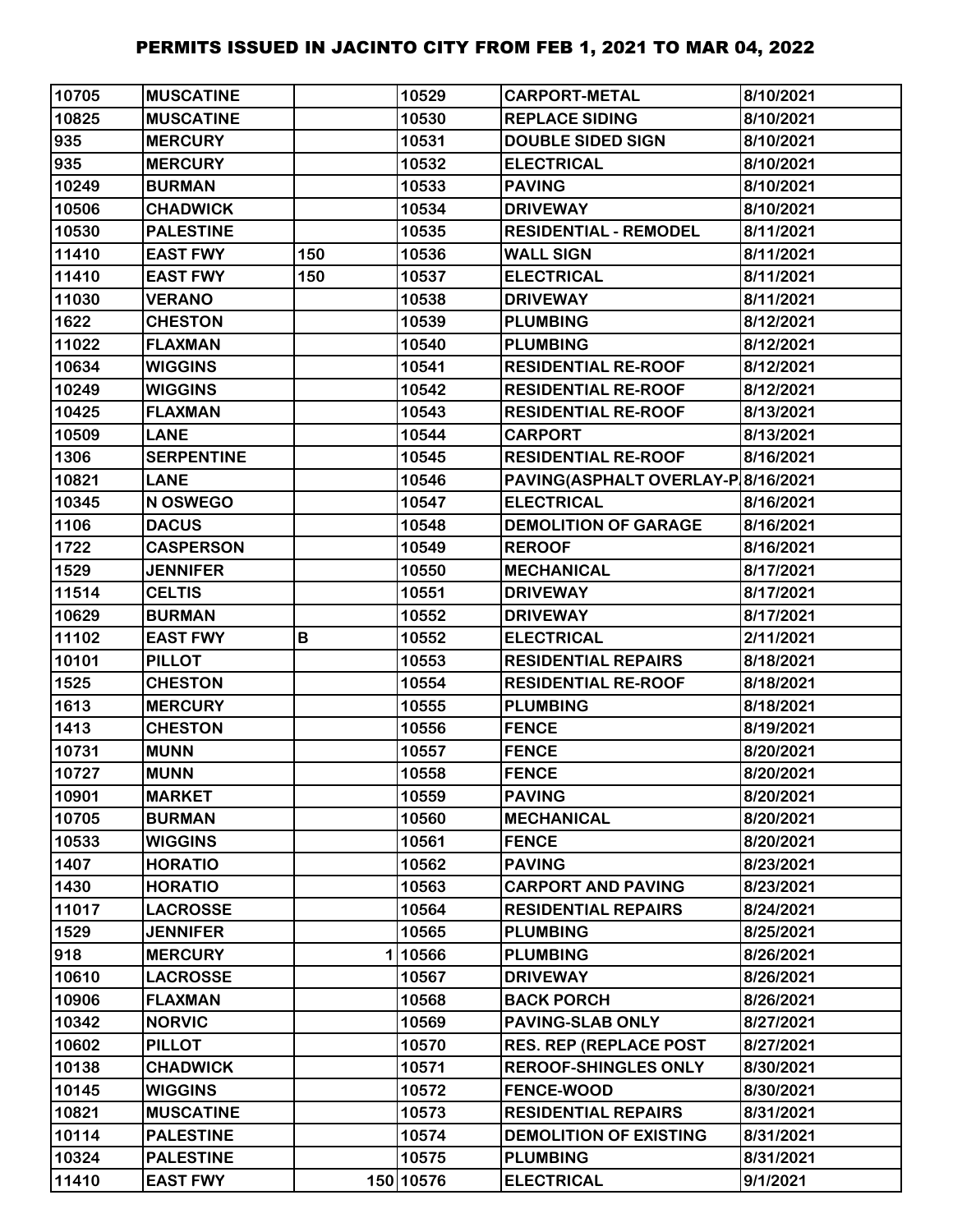| 1715  | <b>HOLLAND</b>    |     | 10577 | <b>ELECTRICAL</b>                      | 9/1/2021  |
|-------|-------------------|-----|-------|----------------------------------------|-----------|
| 11505 | <b>OGLESBY</b>    |     | 10578 | <b>PLUMBING</b>                        | 9/2/2021  |
| 10501 | <b>MUSCATINE</b>  |     | 10579 | <b>DEMOLITION OF INTERIOR</b>          | 9/3/2021  |
| 1704  | <b>HOLLAND</b>    |     | 10580 | <b>RESIDENTIAL RE-ROOF</b>             | 9/3/2021  |
| 1414  | <b>HORATIO</b>    |     | 10581 | <b>PLUMBING</b>                        | 9/7/2021  |
| 10145 | <b>CHADWICK</b>   |     | 10582 | <b>RESIDENTIAL RE-ROOF</b>             | 9/7/2021  |
| 10114 | <b>PALESTINE</b>  |     | 10583 | PLUMBING DISCONNECT                    | 9/7/2021  |
| 10402 | S OSWEGO          |     | 10584 | <b>DRIVEWAY</b>                        | 9/7/2021  |
| 10342 | <b>NORVIC</b>     |     | 10585 | <b>PLUMBING</b>                        | 9/7/2021  |
| 10214 | <b>PALESTINE</b>  |     | 10586 | DEMOLITION OF PORCH & SHE9/8/2021      |           |
| 1101  | <b>SIESTA</b>     |     | 10587 | <b>DEMOLITION-GARAGE</b>               | 9/8/2021  |
| 1026  | <b>AKRON</b>      |     | 10588 | RESIDENTIAL RE-ROOF (GARA 9/8/2021     |           |
| 10237 | <b>PILLOT</b>     |     | 10589 | NEW RESIDENTIAL - BUILDING 9/9/2021    |           |
| 11410 | EAST FWY 150      | 150 | 10590 | <b>COMMERCIAL REMODEL</b>              | 9/9/2021  |
| 11202 | <b>OSWEGO</b>     |     | 10591 | <b>FOUNDATION REPAIR</b>               | 9/9/2021  |
| 10346 | <b>CHADWICK</b>   |     | 10592 | <b>FENCE-IRON- 6FT TALL</b>            | 9/9/2021  |
| 10705 | <b>FLAXMAN</b>    |     | 10593 | <b>ELECTRICAL</b>                      | 9/9/2021  |
| 9701  | <b>MARKET</b>     |     | 10594 | <b>COMMERCIAL REMODEL</b>              | 9/9/2021  |
| 10401 | <b>PALESTINE</b>  |     | 10595 | <b>ELECTRICAL</b>                      | 9/9/2021  |
| 10118 | <b>WIGGINS</b>    |     | 10596 | <b>REROOF</b>                          | 9/8/2021  |
| 1305  | <b>KILROY</b>     |     | 10597 | <b>ELECTRICAL</b>                      | 9/9/2021  |
| 10345 | <b>N LACROSSE</b> |     | 10598 | <b>FRONT PORCH</b>                     | 9/9/2021  |
| 10634 | <b>MUNN</b>       |     | 10599 | SOLAR PANEL INSTALLATION 9/10/2021     |           |
| 10634 | <b>MUNN</b>       |     | 10600 | <b>ELECTRICAL</b>                      | 9/10/2021 |
| 10242 | <b>PALESTINE</b>  |     | 10601 | <b>RESIDENTIAL REPAIRS-PAINT &amp;</b> | 9/10/2021 |
| 10414 | <b>CHADWICK</b>   |     | 10602 | <b>RESIDENTIAL-REMODEL( ADDITI</b>     | 9/10/2021 |
| 10205 | <b>LANE</b>       |     | 10603 | <b>RESIDENTIAL REPAIR</b>              | 9/13/2021 |
| 10509 | <b>BURMAN</b>     |     | 10604 | <b>CARPORT</b>                         | 9/14/2021 |
| 10602 | <b>LANE</b>       |     | 10605 | <b>PORCH &amp; REPAIR BALCONY</b>      | 9/16/2021 |
| 11420 | <b>LANE</b>       |     | 10606 | <b>RE-ROOF</b>                         | 9/16/2021 |
| 10313 | <b>WIGGINS</b>    |     | 10607 | <b>RES.REPAIRS</b>                     | 9/16/2021 |
| 11613 | <b>FLAXMAN</b>    |     | 10608 | <b>DRIVEWAY</b>                        | 9/16/2021 |
| 10337 | <b>BURMAN</b>     |     | 10609 | <b>FENCE</b>                           | 9/17/2021 |
| 11601 | <b>CELTIS</b>     |     | 10610 | <b>ELECTRICAL</b>                      | 9/17/2021 |
| 11605 | <b>CELTIS</b>     |     | 10611 | <b>ELECTRICAL</b>                      | 9/17/2021 |
| 1301  | <b>JENNIFER</b>   |     | 10612 | <b>ELECTRICAL</b>                      | 9/17/2021 |
| 10129 | <b>FAIRFAX</b>    |     | 10613 | <b>FENCE</b>                           | 9/17/2021 |
| 1101  | <b>HOLLAND</b>    |     | 10614 | <b>SIDING</b>                          | 9/20/2021 |
| 9701  | <b>MARKET</b>     |     | 10615 | <b>FENCE REPAIR</b>                    | 9/20/2021 |
| 10933 | <b>MUSCATINE</b>  |     | 10616 | <b>PLUMBING</b>                        | 9/20/2021 |
| 10522 | <b>NORVIC</b>     |     | 10617 | <b>PLUMBING</b>                        | 9/20/2021 |
| 10237 | <b>PILLOT</b>     |     | 10618 | <b>PLUMBING</b>                        | 9/21/2021 |
| 10149 | <b>FAIFAX</b>     |     | 10619 | <b>RE-ROOF</b>                         | 9/21/2021 |
| 10505 | <b>NORVIC</b>     |     | 10620 | <b>LEVEL</b>                           | 9/21/2021 |
| 10213 | <b>BURMAN</b>     |     | 10621 | <b>PLUMBING</b>                        | 9/22/2021 |
| 10414 | <b>BURMAN</b>     |     | 10622 | <b>PORCH &amp; RES.REPAIRS</b>         | 9/22/2021 |
| 1306  | <b>MERCURY</b>    |     | 10623 | <b>RE-ROOF</b>                         | 9/23/2021 |
| 11430 | <b>EAST FWY</b>   | 350 | 10624 | <b>RIGHT OF WAY</b>                    | 9/23/2021 |
| 11450 | <b>EAST FWY</b>   |     | 10625 | <b>RIGHT OF WAY</b>                    | 9/23/2021 |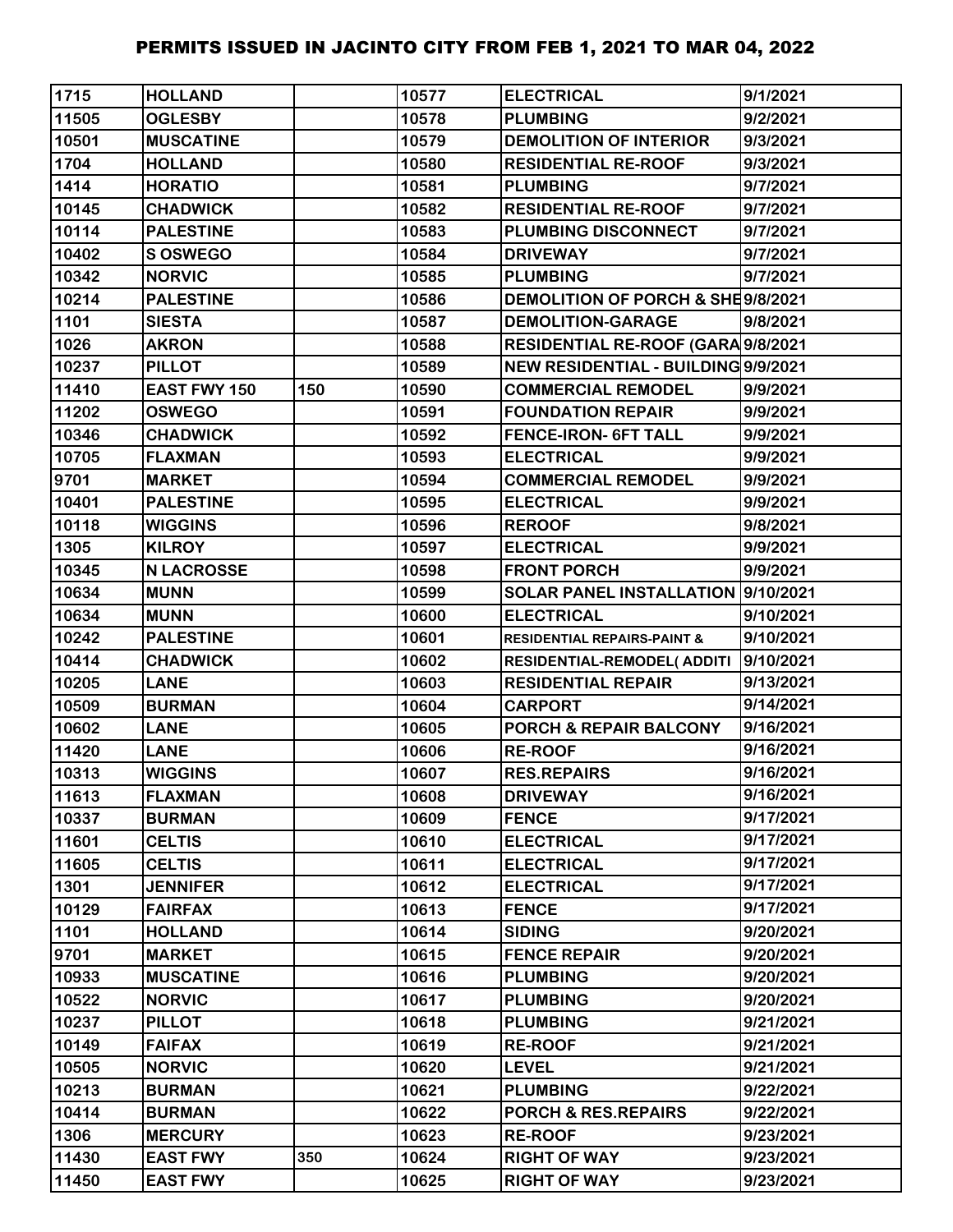| 10125 | <b>FAIRFAX</b>    |     | 10626 | <b>FENCE</b>                       | 9/24/2021  |
|-------|-------------------|-----|-------|------------------------------------|------------|
| 11410 | <b>EAST FWY</b>   | 150 | 10627 | <b>PLUMBING</b>                    | 9/24/2021  |
| 10317 | <b>BURMAN</b>     |     | 10628 | <b>FENCE</b>                       | 9/24/2021  |
| 10602 | <b>CHADWICK</b>   |     | 10629 | <b>RES. REPAIRS</b>                | 9/24/2021  |
| 10701 | <b>MUSCATINE</b>  |     | 10630 | <b>PAVING</b>                      | 9/24/2021  |
| 1401  | <b>JENNIFER</b>   |     | 10631 | <b>DRIVEWAY</b>                    | 9/24/2021  |
| 10802 | <b>LACROSSE</b>   |     | 10632 | <b>CARPORT</b>                     | 9/24/2021  |
| 1306  | <b>MERCURY</b>    |     | 10633 | COMMERCIAL REPAIRS-SIDIND9/24/2021 |            |
| 9990  | <b>EAST FWY</b>   | E   | 10634 | <b>SIGN</b>                        | 9/27/2021  |
| 9990  | <b>EAST FWY</b>   | E   | 10635 | <b>ELECTRICAL</b>                  | 9/27/2021  |
| 10602 | <b>EAST FWY</b>   |     | 10636 | <b>FENCE</b>                       | 9/27/2021  |
| 1306  | <b>MERCURY</b>    |     | 10637 | <b>COMMERCIAL DOORS AND WINDOW</b> | 9/28/2021  |
| 1625  | <b>JENNIFER</b>   |     | 10638 | WOOD FENCE-LEFT SIDE OF HOM        | 9/28/2021  |
| 11601 | <b>MARKET ST</b>  |     | 10639 | DEMOLITION OF CELL PHONE TO        | 9/29/2021  |
| 10117 | <b>CHADWICK</b>   |     | 10640 | <b>LEVEL-BLK &amp; BASE</b>        | 9/29/2021  |
| 10725 | <b>NORVIC</b>     |     | 10641 | <b>LEVEL-BLK &amp; BASE</b>        | 9/30/2021  |
| 11015 | <b>MARKET</b>     | B   | 10642 | <b>COMMERCIAL (DOORS)</b>          | 10/4/2021  |
| 1705  | <b>SERPENTINE</b> |     | 10643 | <b>PLUMBING</b>                    | 10/4/2021  |
| 10138 | <b>NORVIC</b>     |     | 10644 | <b>RESIDENTIAL REPAIRS</b>         | 10/4/2021  |
| 10530 | <b>MUNN</b>       |     | 10645 | <b>RESIDENTIAL RE-ROOF</b>         | 10/4/2021  |
| 10333 | <b>PILLOT</b>     |     | 10646 | PAVING-F.PORCH CEMENT REP.         | 10/4/2021  |
| 10410 | <b>PALESTINE</b>  |     | 10647 | RAISE ROOF PITCH & RES.REPAIRS     | 10/4/2021  |
| 10321 | <b>CHADWICK</b>   |     | 10648 | <b>RE-ROOF</b>                     | 10/5/2021  |
| 10522 | <b>NORVIC</b>     |     | 10649 | <b>RES.REP (Boiler Closet)</b>     | 10/5/2021  |
| 10410 | <b>PALESTINE</b>  |     | 10650 | <b>ELECTRICAL</b>                  | 10/5/2021  |
| 10213 | <b>BURMAN</b>     |     | 10651 | <b>PLUMBING</b>                    | 10/6/2021  |
| 9990  | <b>EAST FWY</b>   | B   | 10652 | <b>COMMERCIAL REMODEL</b>          | 10/6/2021  |
| 10422 | <b>SOSWEGO</b>    |     | 10653 | <b>RESIDENTIAL REPAIRS</b>         | 10/6/2021  |
| 10610 | <b>BURMAN</b>     |     | 10654 | <b>MECHANICAL</b>                  | 10/6/2021  |
| 10906 | <b>MUSCATINE</b>  |     | 10655 | <b>WOOD FENCE</b>                  | 10/7/2021  |
| 10342 | <b>NORVIC</b>     |     | 10656 | <b>RESIDENTIAL ADDITION</b>        | 10/7/2021  |
| 10609 | <b>LANE</b>       |     | 10657 | <b>RESIDENTIAL REPAIRS</b>         | 10/7/2021  |
| 9990  | <b>EAST FWY</b>   | B   | 10658 | <b>PLUMBING</b>                    | 10/7/2021  |
| 9990  | <b>EAST FWY</b>   | В   | 10659 | <b>ELECTRICAL</b>                  | 10/7/2021  |
| 9990  | <b>EAST FWY</b>   | B   | 10660 | <b>MECHANICAL</b>                  | 10/8/2021  |
| 10609 | <b>LANE</b>       |     | 10661 | <b>PLUMBING</b>                    | 10/8/2021  |
| 1737  | <b>CHESTON</b>    |     | 10662 | <b>PLUMBING</b>                    | 10/8/2021  |
| 10606 | <b>PILLOT</b>     |     | 10663 | <b>BACK PORCH</b>                  | 10/8/2021  |
| 1513  | <b>SHERYL</b>     |     | 10664 | <b>RESIDENTIAL REPIRS</b>          | 10/8/2021  |
| 10150 | <b>PILLOT</b>     |     | 10665 | <b>RESIDENTIAL REPAIR</b>          | 10/11/2021 |
| 10150 | <b>PILLOT</b>     |     | 10666 | <b>ELECTRICAL</b>                  | 10/11/2021 |
| 10138 | <b>FLAXMAN</b>    |     | 10667 | <b>SOLAR PANELS</b>                | 10/11/2021 |
| 10138 | <b>FLAXMAN</b>    |     | 10668 | <b>ELECTRICAL</b>                  | 10/11/2021 |
| 10913 | <b>OSWEGO</b>     |     | 10669 | <b>RESIDENTIAL RE-ROOF</b>         | 10/11/2021 |
| 10314 | <b>EAST FWY</b>   | В   | 10670 | <b>ELECTRICAL</b>                  | 10/12/2021 |
| 10337 | <b>PILLOT</b>     |     | 10671 | <b>ELECTRICAL</b>                  | 10/13/2021 |
| 10921 | <b>WIGGINS</b>    |     | 10672 | <b>DEMOLITION</b>                  | 10/13/2021 |
| 10921 | <b>WIGGINS</b>    |     | 10673 | <b>NEW RESIDENTIAL HOME</b>        | 10/13/2021 |
| 10230 | <b>EAST FWY</b>   | 2/3 | 10674 | <b>R.O.W(INSTALL SM</b>            | 10/14/2021 |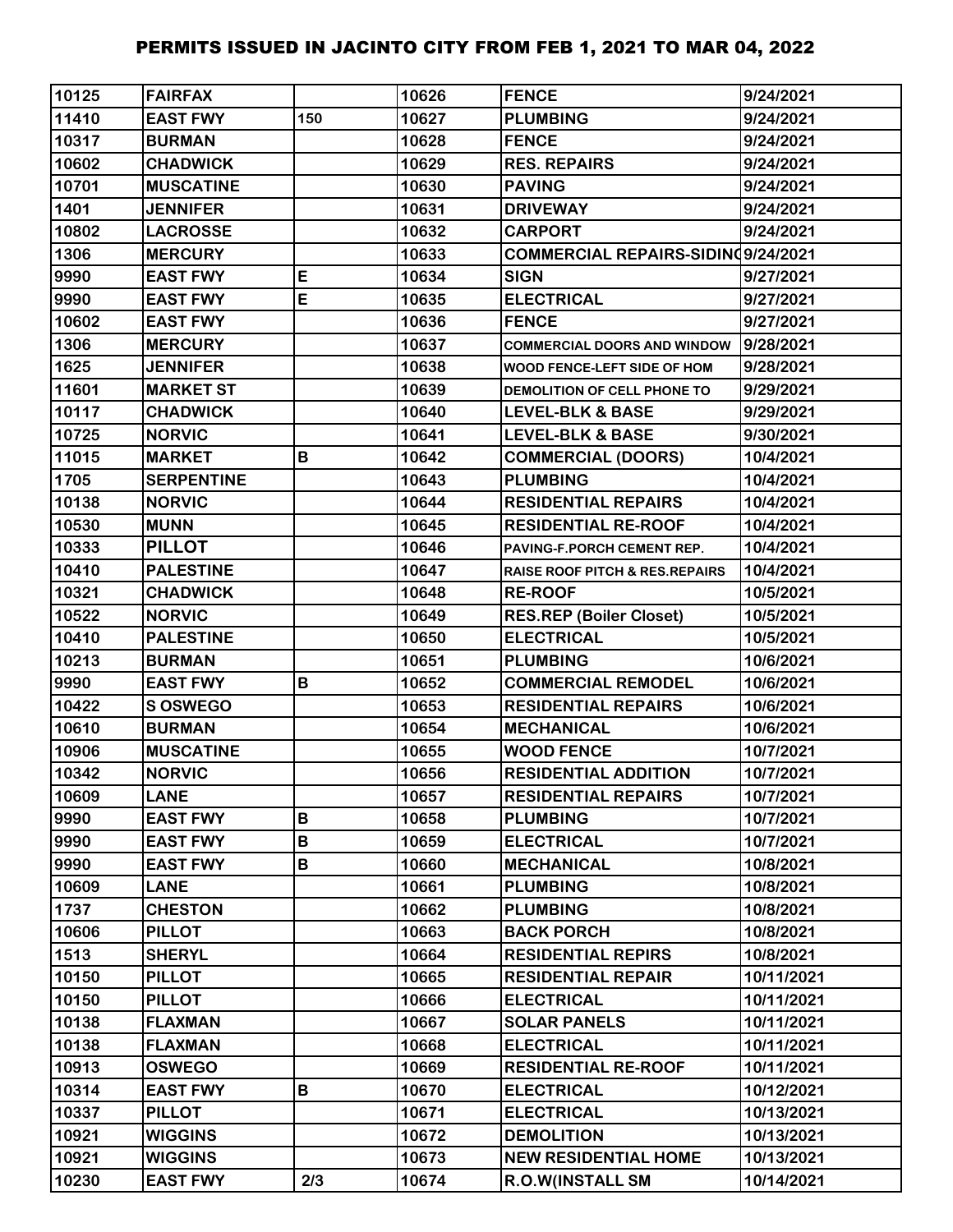| 10502 | <b>PILLOT</b>     |     | 10675 | <b>REPLACE SIDING</b>                      | 10/14/2021 |
|-------|-------------------|-----|-------|--------------------------------------------|------------|
| 10909 | <b>MUSCATINE</b>  |     | 10676 | <b>RESIDENTIAL REPAIR</b>                  | 10/14/2021 |
| 10610 | <b>BURMAN</b>     |     | 10677 | <b>ELECTRICAL</b>                          | 10/14/2021 |
| 11410 | <b>EAST FWY</b>   | 150 | 10678 | <b>FIRE PROTECTION</b>                     | 10/15/2021 |
| 10529 | <b>LACROSSE</b>   |     | 10679 | <b>REROOF</b>                              | 10/15/2021 |
| 4202  | <b>FIDELITY</b>   |     | 10680 | <b>SIGN</b>                                | 10/15/2021 |
| 4202  | <b>FIDELITY</b>   |     | 10681 | <b>ELECTRICAL</b>                          | 10/15/2021 |
| 11117 | <b>MARKET</b>     |     | 10682 | <b>FENCE</b>                               | 10/15/2021 |
| 10134 | <b>PALESTINE</b>  |     | 10683 | <b>PLUMBING</b>                            | 10/18/2021 |
| 9990  | <b>EAST FWY</b>   | B   | 10684 | <b>PLUMBING</b>                            | 10/18/2021 |
| 10433 | <b>PALESTINE</b>  |     | 10685 | <b>RE-ROOF ONLY</b>                        | 10/19/2021 |
| 10433 | <b>PALESTINE</b>  |     | 10686 | DRIVEWAY-HAS DIP-GUTTER                    | 10/19/2021 |
| 10525 | <b>BURMAN</b>     |     | 10687 | <b>PLUMBING</b>                            | 10/19/2021 |
| 10214 | <b>PALESTINE</b>  |     | 10688 | <b>LEVEL-SLAB</b>                          | 10/19/2021 |
| 10606 | <b>CHADWICK</b>   |     | 10689 | <b>ACCESSORY BUILDING</b>                  | 10/19/2021 |
| 1606  | <b>BELIN</b>      |     | 10690 | <b>PLUMBING</b>                            | 10/19/2021 |
| 1638  | <b>BELIN</b>      |     | 10691 | <b>GRADE/FILL DIRT</b>                     | 10/19/2021 |
| 10149 | <b>FLAXMAN</b>    |     | 10692 | <b>REROOF</b>                              | 10/20/2021 |
| 10912 | <b>EAST FWY</b>   |     | 10693 | <b>WALL SIGN</b>                           | 10/20/2021 |
| 10912 | <b>EAST FWY</b>   |     | 10694 | DOUBLE SIDED SIGN ON POLE 10/20/2021       |            |
| 10149 | <b>FAIRFAX</b>    |     | 10695 | <b>PLUMBING</b>                            | 10/20/2021 |
| 1501  | <b>JENNIFER</b>   |     | 10696 | <b>RESIDENTIAL REPAIRS</b>                 | 10/21/2021 |
| 10114 | <b>PALESTINE</b>  |     | 10697 | NEW RESIDENTIAL - BUILDING 10/21/2021      |            |
| 1638  | <b>BELIN</b>      |     | 10698 | <b>WOOD FENCE</b>                          | 10/21/2021 |
| 10909 | <b>MUSCATINE</b>  |     | 10699 | BLOCK & BASE FOUNDATION (10/21/2021        |            |
| 10522 | <b>FLAXMAN</b>    |     | 10700 | <b>DRIVEWAY</b>                            | 10/21/2021 |
| 10226 | <b>MUNN</b>       |     | 10701 | <b>RESIDENTIAL RE-ROOF</b>                 | 10/22/2021 |
| 10125 | <b>RUMAR</b>      |     | 10702 | RESD REP-BTHRM FLRS/SHWR 10/22/2021        |            |
| 10521 | <b>NORVIC</b>     |     | 10703 | ACCESSORY BUILDING-SHED   10/25/2021       |            |
| 10117 | <b>PALESTINE</b>  |     | 10704 | RES.REPAIRS(SIDING, PAINT, F   10/25/2021  |            |
| 10518 | <b>WIGGINS</b>    |     | 10705 | <b>ACCESSORY BUILDING</b>                  | 10/25/2021 |
| 10725 | <b>NORVIC</b>     |     | 10706 | <b>PLUMBING</b>                            | 10/25/2021 |
| 10409 | <b>N LACROSSE</b> |     | 10707 | <b>RESIDENTIAL REPAIRS</b>                 | 10/26/2021 |
| 10530 | <b>NORVIC</b>     |     | 10708 | <b>REPLACE SIDING</b>                      | 10/26/2021 |
| 1405  | <b>HOLLAND</b>    |     | 10709 | <b>PLUMBING</b>                            | 10/27/2021 |
| 10608 | <b>OSWEGO</b>     |     | 10710 | <b>SOLAR PANELS</b>                        | 10/27/2021 |
| 10608 | <b>OSWEGO</b>     |     | 10711 | <b>ELECTRICAL</b>                          | 10/27/2021 |
| 10333 | <b>MUNN</b>       |     | 10712 | <b>RESIDENTIAL RE-ROOF</b>                 | 10/27/2021 |
| 10905 | <b>VERANO</b>     |     | 10713 | <b>PLUMBING</b>                            | 10/28/2021 |
| 10433 | <b>PALESTINE</b>  |     | 10714 | <b>ELECTRICAL</b>                          | 10/28/2021 |
| 10237 | <b>PILLOT</b>     |     | 10715 | <b>ELECTRICAL</b>                          | 10/28/2021 |
| 10209 | <b>FLAXMAN</b>    |     | 10716 | <b>RESIDENTIAL RE-ROOF</b>                 | 10/28/2021 |
| 1613  | <b>MERCURY</b>    |     | 10717 | <b>MECHANICAL</b>                          | 10/29/2021 |
| 10114 | <b>PALESTINE</b>  |     | 10718 | <b>PLUMBING</b>                            | 10/29/2021 |
| 11506 | <b>LANE</b>       |     | 10719 | <b>ELECTRICAL</b>                          | 10/29/2021 |
| 10901 | <b>LACROSSE</b>   |     | 10720 | <b>WOOD FENCE 6FT TALL</b>                 | 11/1/2021  |
| 10901 | <b>OSWEGO</b>     |     | 10721 | <b>NEW GARAGE FOUNDATION ONL 11/1/2021</b> |            |
| 1613  | <b>MERCURY</b>    |     | 10722 | <b>DRIVEWAY</b>                            | 11/1/2021  |
| 10334 | <b>FAIRFAX</b>    |     | 10723 | <b>FENCE AND SIDING</b>                    | 11/1/2021  |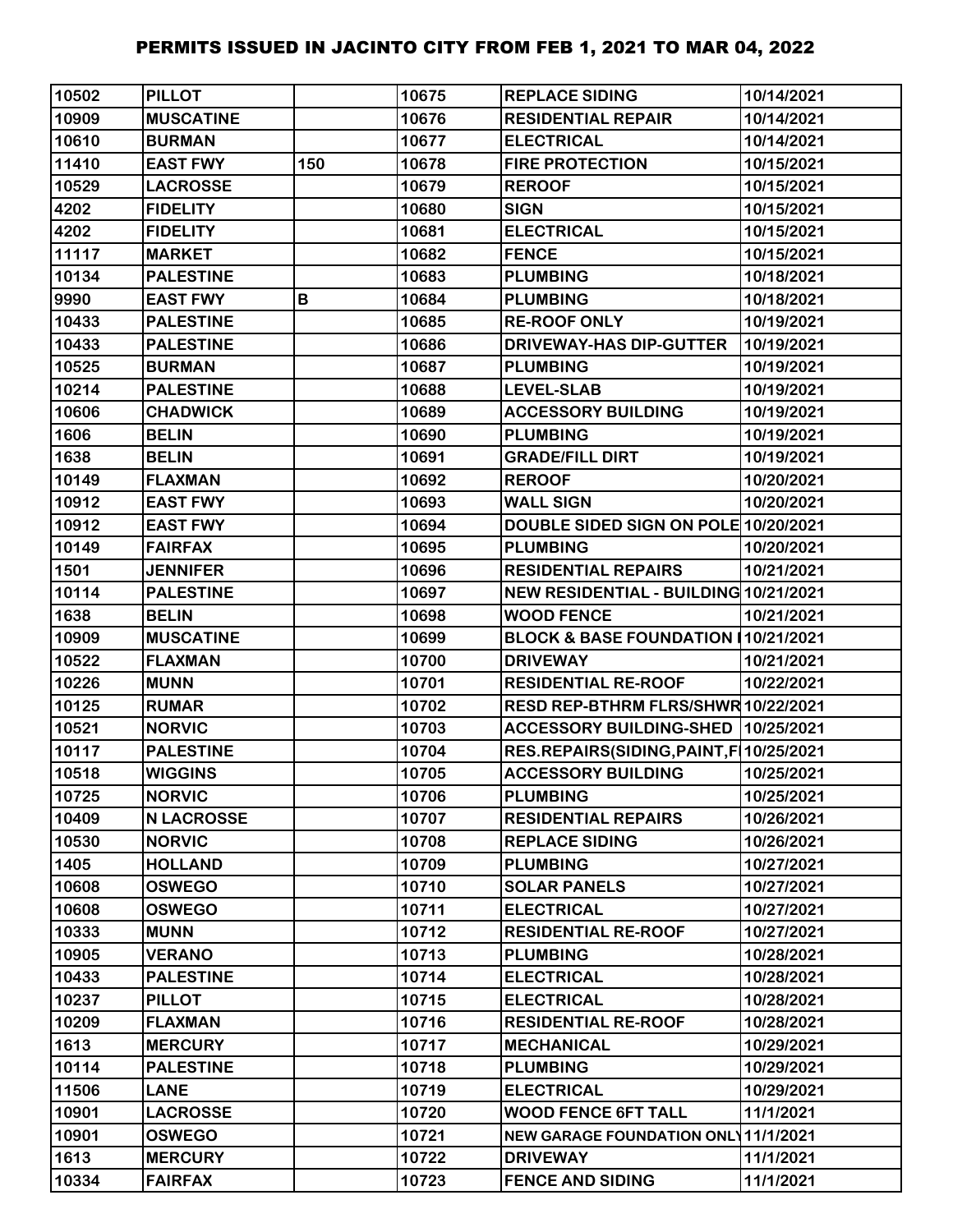| 10345 | <b>FLAXMAN</b>    |   | 10724 | <b>DRIVEWAY</b>                      | 11/1/2021  |
|-------|-------------------|---|-------|--------------------------------------|------------|
| 10605 | <b>BURMAN</b>     |   | 10725 | <b>REROOF</b>                        | 11/1/2021  |
| 10203 | <b>MARKET</b>     | H | 10726 | <b>ELECTRICAL</b>                    | 11/1/2021  |
| 1529  | <b>JENNIFER</b>   |   | 10727 | <b>PLUMBING</b>                      | 11/2/2021  |
| 10421 | <b>MUSCATINE</b>  |   | 10728 | <b>FOUNDATION REPAIR</b>             | 11/3/2021  |
| 10118 | <b>MUNN</b>       |   | 10729 | <b>DEMOLITION (GARAGE)</b>           | 11/3/2021  |
| 10150 | <b>WIGGINS</b>    |   | 10730 | <b>REROOF</b>                        | 11/3/2021  |
| 10202 | <b>WIGGINS</b>    |   | 10732 | <b>RESIDENTIAL RE-ROOF</b>           | 11/5/2021  |
| 10734 | <b>NORVIC</b>     |   | 10734 | <b>ELECTRICAL</b>                    | 11/5/2021  |
| 10237 | <b>PILLOT</b>     |   | 10735 | <b>MECHANICAL</b>                    | 11/5/2021  |
| 10706 | <b>LACROSSE</b>   |   | 10736 | <b>PLUMBING</b>                      | 11/8/2021  |
| 1726  | <b>BELIN</b>      |   | 10737 | <b>RESIDENTIAL REPAIRS</b>           | 11/8/2021  |
| 11021 | <b>FLAXMAN</b>    |   | 10738 | <b>REROOF</b>                        | 11/8/2021  |
| 10342 | <b>NORVIC</b>     |   | 10739 | <b>ELECTRICAL</b>                    | 11/8/2021  |
| 10713 | <b>MUSCATINE</b>  |   | 10740 | <b>ELECTRICAL</b>                    | 11/8/2021  |
| 10905 | <b>INVIERNO</b>   |   | 10741 | <b>DEMOLITION</b>                    | 11/8/2021  |
| 10214 | <b>PALESTINE</b>  |   | 10742 | <b>RESIDENTIAL REPAIRS</b>           | 11/9/2021  |
| 10701 | <b>PILLOT</b>     |   | 10743 | <b>ELECTRICAL</b>                    | 11/9/2021  |
| 10317 | <b>MUNN</b>       |   | 10744 | <b>REROOF</b>                        | 11/9/2021  |
| 1514  | <b>BELIN</b>      |   | 10745 | <b>RESIDENTIAL ADDITION</b>          | 11/10/2021 |
| 10230 | EAST FWY 2/3      |   | 10746 | <b>ELECTRICAL</b>                    | 11/10/2021 |
| 10142 | <b>NORVIC</b>     |   | 10747 | <b>PLUMBING - GTO</b>                | 11/10/2021 |
| 10706 | <b>FLAXMAN</b>    |   | 10748 | <b>SIDING</b>                        | 11/10/2021 |
| 11617 | <b>LORD</b>       |   | 10749 | <b>FENCE (GATE)</b>                  | 11/11/2021 |
| 10634 | <b>CHADWICK</b>   |   | 10750 | <b>ELECTRICAL</b>                    | 11/11/2021 |
| 10743 | <b>NORVIC</b>     |   | 10751 | <b>PLUMBING</b>                      | 11/11/2021 |
| 10401 | <b>FLAXMAN</b>    |   | 10752 | SIDING, WINDOWS & DOORS              | 11/11/2021 |
| 10230 | <b>EAST FWY</b>   |   | 10753 | <b>PLUMBING</b>                      | 11/11/2021 |
| 11420 | <b>LANE</b>       |   | 10754 | <b>ELECTRICAL</b>                    | 11/11/2021 |
| 10345 | <b>N LACROSSE</b> |   | 10755 | <b>SIDING AND WINDOWS</b>            | 11/12/2021 |
| 1513  | <b>SHERYL</b>     |   | 10756 | <b>ELECTRICAL</b>                    | 11/12/2021 |
| 11500 | <b>EAST FWY</b>   |   | 10757 | <b>ELECTRICAL - SIGN</b>             | 11/12/2021 |
| 11500 | <b>EAST FWY</b>   |   | 10758 | SIGN A, B, C & D                     | 11/12/2021 |
| 1708  | <b>KERBY</b>      |   | 10759 | <b>REROOF</b>                        | 11/15/2021 |
| 10705 | <b>MARKET</b>     |   | 10761 | PAVING-PARKING LOT REPAIR 11/15/2021 |            |
| 11519 | <b>MARKET ST</b>  |   | 10762 | <b>PLUMBING</b>                      | 11/15/2021 |
| 10101 | <b>NORVIC</b>     |   | 10763 | <b>REROOF</b>                        | 11/17/2021 |
| 10714 | <b>FLAXMAN</b>    |   | 10764 | <b>ACCESSORY BUIILDING</b>           | 11/17/2021 |
| 10501 | <b>MUSCATINE</b>  |   | 10765 | REPLACE SHEET METAL ROOF 11/18/2021  |            |
| 10512 | <b>MUSCATINE</b>  |   | 10766 | <b>PAVING</b>                        | 11/18/2021 |
| 11519 | <b>MARKET ST</b>  |   | 10767 | <b>PLUMBING</b>                      | 11/18/2021 |
| 10142 | <b>PALESTINE</b>  |   | 10768 | <b>CARPORT</b>                       | 11/18/2021 |
| 10409 | N OSWEGO          |   | 10769 | <b>CARPORT</b>                       | 11/18/2021 |
| 10336 | <b>PALESTINE</b>  |   | 10770 | <b>SIGN</b>                          | 11/19/2021 |
| 1402  | <b>HOLLAND</b>    |   | 10771 | <b>MECHANICAL</b>                    | 11/19/2021 |
| 1613  | <b>MERCURY</b>    |   | 10772 | <b>ELECTRICAL</b>                    | 11/19/2021 |
| 11519 | <b>MARKET ST</b>  |   | 10773 | <b>PAVING</b>                        | 11/19/2021 |
| 10921 | <b>WIGGINS</b>    |   | 10774 | <b>PLUMBING</b>                      | 11/19/2021 |
| 10429 | <b>PALESTINE</b>  |   | 10775 | <b>PAVING</b>                        | 11/19/2021 |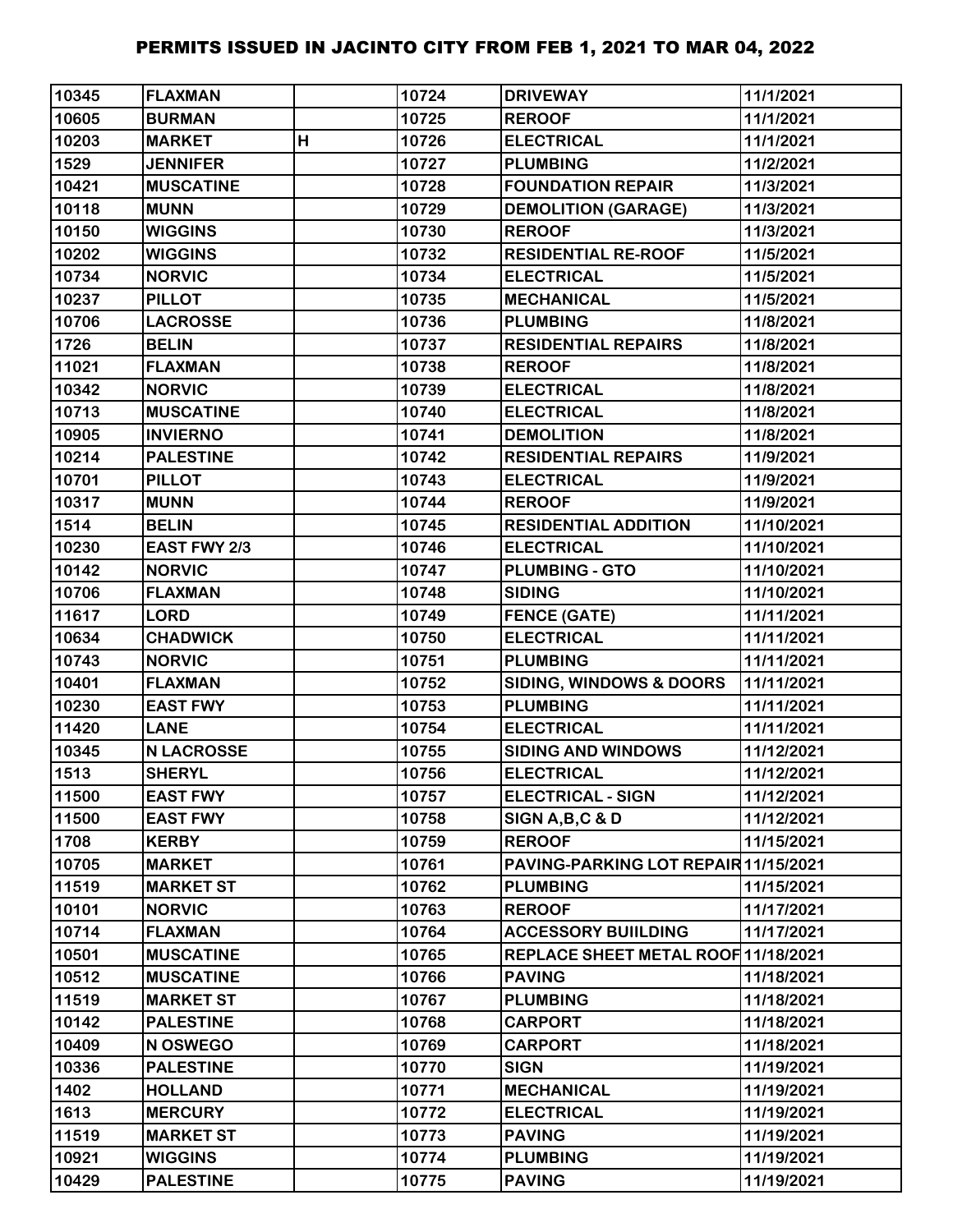| 11501 | <b>TILIA</b>     | 10776 | RESIDENTIAL ADDITION & REPAIR 11/22/2021 |            |
|-------|------------------|-------|------------------------------------------|------------|
| 11450 | <b>EAST FWY</b>  | 10777 | NEW LED DIGITAL BILLBOARD 11/22/2021     |            |
| 10832 | <b>LANE</b>      | 10778 | <b>PLUMBING</b>                          | 11/22/2021 |
| 1625  | <b>JENNIFER</b>  | 10779 | <b>PLUMBING</b>                          | 11/22/2021 |
| 10518 | <b>FLAXMAN</b>   | 10780 | <b>REROOF</b>                            | 11/22/2021 |
| 1211  | <b>MERCURY</b>   | 10781 | <b>REPAIR SHED</b>                       | 11/22/2021 |
| 1317  | <b>JENNIFER</b>  | 10782 | <b>REPLACE SIDING</b>                    | 11/22/2021 |
| 10230 | <b>EAST FWY</b>  | 10783 | <b>DEMOLITION</b>                        | 11/23/2021 |
| 10525 | <b>BURMAN</b>    | 10784 | <b>MECHANICAL</b>                        | 11/23/2021 |
| 10525 | <b>BURMAN</b>    | 10785 | <b>ELECTRICAL</b>                        | 11/24/2021 |
| 11216 | <b>MUNN</b>      | 10786 | <b>PLUMBING</b>                          | 11/24/2021 |
| 10230 | <b>EAST FWY</b>  | 10787 | NEW COMMERCIAL - BUILDING 11/24/2021     |            |
| 10909 | <b>MUSCATINE</b> | 10788 | <b>RESIDENTIAL RE-ROOF</b>               | 11/24/2021 |
| 10810 | <b>BURMAN</b>    | 10789 | <b>PAVING</b>                            | 11/29/2021 |
| 10101 | <b>FLAXMAN</b>   | 10790 | <b>PLUMBING</b>                          | 11/29/2021 |
| 11020 | <b>MUNN</b>      | 10791 | <b>CARPORT</b>                           | 11/29/2021 |
| 10214 | <b>PALESTINE</b> | 10792 | <b>PLUMBING</b>                          | 11/30/2021 |
| 11216 | <b>MUNN</b>      | 10793 | <b>PLUMBING</b>                          | 12/1/2021  |
| 1506  | <b>CHESTON</b>   | 10794 | <b>ACCESSORY BUILDING</b>                | 12/1/2021  |
| 10233 | <b>MUNN</b>      | 10795 | <b>ACCESSORY BUILDING</b>                | 12/2/2021  |
| 10934 | <b>EAST FWY</b>  | 10796 | <b>SIGN</b>                              | 12/3/2021  |
| 10934 | <b>EAST FWY</b>  | 10797 | <b>ELECTRICAL</b>                        | 12/3/2021  |
| 10934 | <b>VERANO</b>    | 10798 | <b>DEMOLITION</b>                        | 12/6/2021  |
| 10214 | <b>PALESTINE</b> | 10799 | <b>ELECTRICAL</b>                        | 12/6/2021  |
| 11016 | <b>MUNN</b>      | 10800 | RESIDENTIAL REPAIRS & LEV 12/6/2021      |            |
| 1301  | <b>JENNIFER</b>  | 10801 | <b>REROOF</b>                            | 12/7/2021  |
| 1402  | <b>HOLLAND</b>   | 10802 | <b>FENCE-IRON BAR</b>                    | 12/7/2021  |
| 10826 | <b>MUSCATINE</b> | 10803 | <b>REPLACE STUCCO SIDING</b>             | 12/8/2021  |
| 10509 | <b>MUNN</b>      | 10804 | ACCESSORY BUILDING (SHED) 12/8/2021      |            |
| 10802 | <b>MUSCATINE</b> | 10805 | <b>FENCE-IRON BAR</b>                    | 12/9/2021  |
| 1734  | <b>BELIN</b>     | 10806 | <b>FENCE</b>                             | 12/9/2021  |
| 10230 | <b>EAST FWY</b>  | 10807 | UNDERGROUND STORAGE TANK 12/9/2021       |            |
| 1705  | <b>CASPERSON</b> | 10808 | <b>REROOF</b>                            | 12/9/2021  |
| 10909 | <b>MUSCATINE</b> | 10809 | <b>DRIVEWAY</b>                          | 12/9/2021  |
| 10921 | <b>WIGGINS</b>   | 10810 | <b>MECHANICAL</b>                        | 12/13/2021 |
| 10729 | <b>PILLOT</b>    | 10811 | <b>ELECTRICAL</b>                        | 12/13/2021 |
| 935   | <b>MERCURY</b>   | 10812 | <b>ELECTRICAL</b>                        | 12/14/2021 |
| 10921 | <b>WIGGINS</b>   | 10813 | <b>PLUMBING</b>                          | 12/14/2021 |
| 10325 | <b>MARKET C</b>  | 10814 | <b>MECHANICAL</b>                        | 12/14/2021 |
| 10821 | <b>MUSCATINE</b> | 10815 | <b>PLUMBING</b>                          | 12/14/2021 |
| 10114 | <b>PALESTINE</b> | 10816 | <b>ELECTRICAL</b>                        | 12/14/2021 |
| 10921 | <b>WIGGINS</b>   | 10817 | <b>ELECTRICAL</b>                        | 12/15/2021 |
| 10729 | <b>PILLOT</b>    | 10818 | <b>REPLACE WINDOW,</b>                   | 12/15/2021 |
| 10237 | <b>PILLOT</b>    | 10819 | <b>DRIVEWAY AND PA</b>                   | 12/15/2021 |
| 10633 | <b>FLAXMAN</b>   | 10820 | <b>NEW RESIDENTIAL HOUSE</b>             | 12/15/2021 |
| 10502 | <b>PALESTINE</b> | 10821 | <b>FENCE</b>                             | 12/15/2021 |
| 1405  | <b>HOLLAND</b>   | 10822 | <b>FIRE PROTECTION</b>                   | 12/16/2021 |
| 10114 | <b>PALESTINE</b> | 10823 | <b>MECHANICAL</b>                        | 12/16/2021 |
| 10138 | <b>PILLOT</b>    | 10824 | <b>ACCESSORY BUILDING</b>                | 12/16/2021 |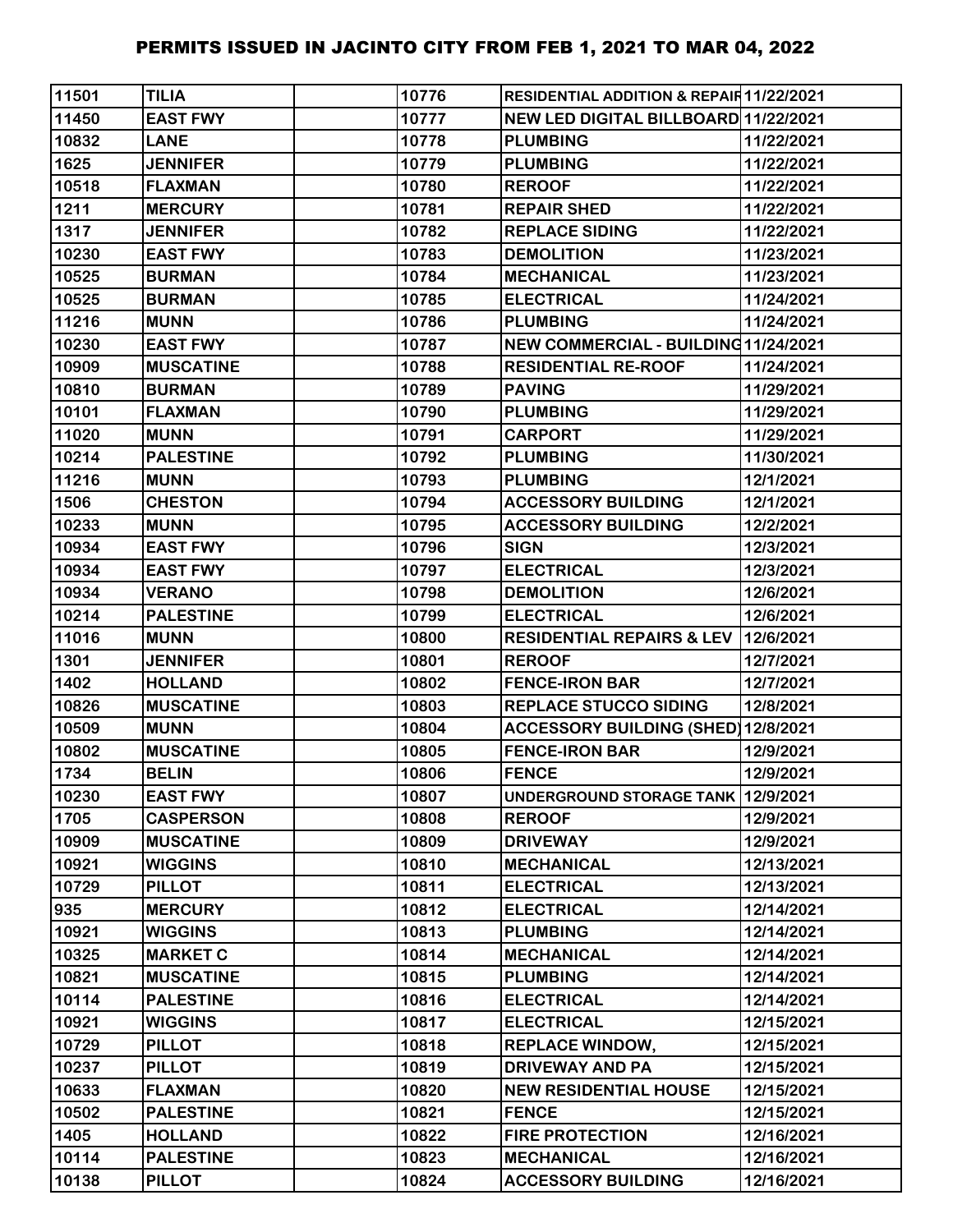| 10317 | <b>MUNN</b>       | 10825 | REPLACE WINDOWS & PAVING12/20/2021     |            |
|-------|-------------------|-------|----------------------------------------|------------|
| 10434 | <b>PILLOT</b>     | 10826 | <b>NEW MAIL BOX</b>                    | 12/21/2021 |
| 10142 | <b>NORVIC</b>     | 10827 | <b>FOUNDATION REPAIR</b>               | 12/22/2021 |
| 11509 | <b>FLAXMAN</b>    | 10828 | <b>RESIDENTIAL REMODEL</b>             | 12/22/2021 |
| 1430  | <b>HORATIO</b>    | 10829 | <b>PLUMBING</b>                        | 12/27/2021 |
| 10122 | <b>WIGGINS</b>    | 10830 | <b>REPLACE SIDING</b>                  | 12/28/2021 |
| 10608 | <b>OSWEGO</b>     | 10831 | <b>DRIVEWAY</b>                        | 12/28/2021 |
| 10230 | <b>EAST FWY</b>   | 10832 | <b>PLUMBING</b>                        | 12/28/2021 |
| 1301  | <b>JENNIFER</b>   | 10833 | <b>ACCESSORY BUILDING</b>              | 12/28/2021 |
| 1713  | <b>HOLLAND</b>    | 10834 | <b>ACCESSORY BLDG- (C</b>              | 12/29/2021 |
| 10317 | <b>WIGGINS</b>    | 10835 | <b>ELECTRICAL</b>                      | 12/29/2021 |
| 10912 | <b>EAST FWY</b>   | 10836 | <b>COMMERCIAL REMODEL</b>              | 12/29/2021 |
| 10101 | <b>PILLOT</b>     | 10837 | <b>ELECTRICAL</b>                      | 12/29/2021 |
| 10410 | N OSWEGO          | 10838 | CARPORT-METAL/GALV                     | 12/30/2021 |
| 10230 | <b>EAST FWY</b>   | 10839 | <b>ELECTRICAL</b>                      | 1/3/2022   |
| 10137 | <b>RUMAR</b>      | 10840 | PAVING(ON PREMISES SIDEWALK            | 1/3/2022   |
| 11509 | <b>FLAXMAN</b>    | 10841 | <b>PLUMBING</b>                        | 1/3/2022   |
| 10101 | <b>PILLOT</b>     | 10842 | <b>MECHANICAL</b>                      | 1/3/2022   |
| 10429 | <b>WIGGINS</b>    | 10843 | <b>ELECTRICAL</b>                      | 1/4/2022   |
| 1529  | <b>JENNIFER</b>   | 10844 | <b>PAVING</b>                          | 1/4/2022   |
| 10714 | <b>FLAXMAN</b>    | 10845 | <b>PAVING</b>                          | 1/5/2022   |
| 10214 | <b>PALESTINE</b>  | 10846 | <b>PLUMBING</b>                        | 1/5/2022   |
| 10608 | <b>OSWEGO</b>     | 10847 | <b>RESIDENTIAL-REMODEL(S</b>           | 1/5/2022   |
| 10608 | <b>OSWEGO</b>     | 10848 | <b>ELECTRICAL FOR SOLAR</b>            | 1/5/2022   |
| 10906 | <b>FLAXMAN</b>    | 10849 | <b>RES.-REM(FOUNDATION-FUTURE</b>      | 1/5/2022   |
| 1423  | KERBEY 1/2        | 10850 | <b>ELECTRICAL</b>                      | 1/5/2022   |
| 10809 | <b>MUSCATINE</b>  | 10851 | <b>DRIVEWAY</b>                        | 1/5/2022   |
| 10305 | <b>FLAXMAN</b>    | 10852 | <b>FENCE</b>                           | 1/5/2022   |
| 10142 | <b>NORVIC</b>     | 10853 | <b>RESIDENTIAL REPAIRS</b>             | 1/5/2022   |
| 10814 | <b>LACROSSE</b>   | 10854 | <b>RESIDENTIAL - REMODEL</b>           | 1/6/2022   |
| 1402  | <b>HOLLAND</b>    | 10855 | <b>NEW COMMERCIAL - BUILDING R</b>     | 1/10/2022  |
| 1421  | <b>SERPENTINE</b> | 10856 | RES.REP.(RELEVEL A FLOOR/NE            | 1/11/2022  |
| 10717 | <b>PILLOT</b>     | 10857 | <b>RES.REPAIRS(SIDING&amp;WINDOWS)</b> | 1/11/2022  |
| 11519 | <b>MARKET ST</b>  | 10858 | FIRE PROTECTION(FIRE ALARM)            | 1/11/2022  |
| 11505 | <b>SEAGRAM</b>    | 10859 | <b>RESIDENTIAL - REMODEL</b>           | 1/11/2022  |
| 11509 | <b>FLAXMAN</b>    | 10860 | <b>ELECTRICAL</b>                      | 1/11/2022  |
| 10912 | <b>EAST FWY</b>   | 10861 | <b>PLUMBING</b>                        | 1/11/2022  |
| 1501  | <b>JENNIFER</b>   | 10862 | <b>ELECTRICAL</b>                      | 1/12/2022  |
| 10230 | <b>EAST FWY</b>   | 10863 | <b>MECHANICAL</b>                      | 1/12/2022  |
| 10230 | <b>EAST FWY</b>   | 10864 | <b>REFRIGERATION</b>                   | 1/12/2022  |
| 10521 | <b>FAIRFAX</b>    | 10865 | <b>ELECTRICAL</b>                      | 1/13/2022  |
| 10324 | <b>PALESTINE</b>  | 10866 | <b>SIGN</b>                            | 1/14/2022  |
| 10101 | <b>PILLOT</b>     | 10867 | <b>PLUMBING</b>                        | 1/14/2022  |
| 10417 | <b>FLAXMAN</b>    | 10868 | <b>RESIDENTIAL REPAIRS</b>             | 1/14/2022  |
| 10912 | <b>EAST FWY</b>   | 10869 | <b>ELECTRICAL</b>                      | 1/18/2022  |
| 11509 | <b>FLAXMAN</b>    | 10870 | <b>MECHANICAL</b>                      | 1/18/2022  |
| 10714 | <b>PILLOT</b>     | 10871 | <b>ELECTRICAL</b>                      | 1/19/2022  |
| 11105 | <b>OSWEGO</b>     | 10872 | RESIDENTIAL REPAIRS(REROOF&SIDING)     | 1/19/2022  |
| 10405 | <b>BURMAN</b>     | 10873 | <b>ACCESSORY BLDG</b>                  | 1/20/2022  |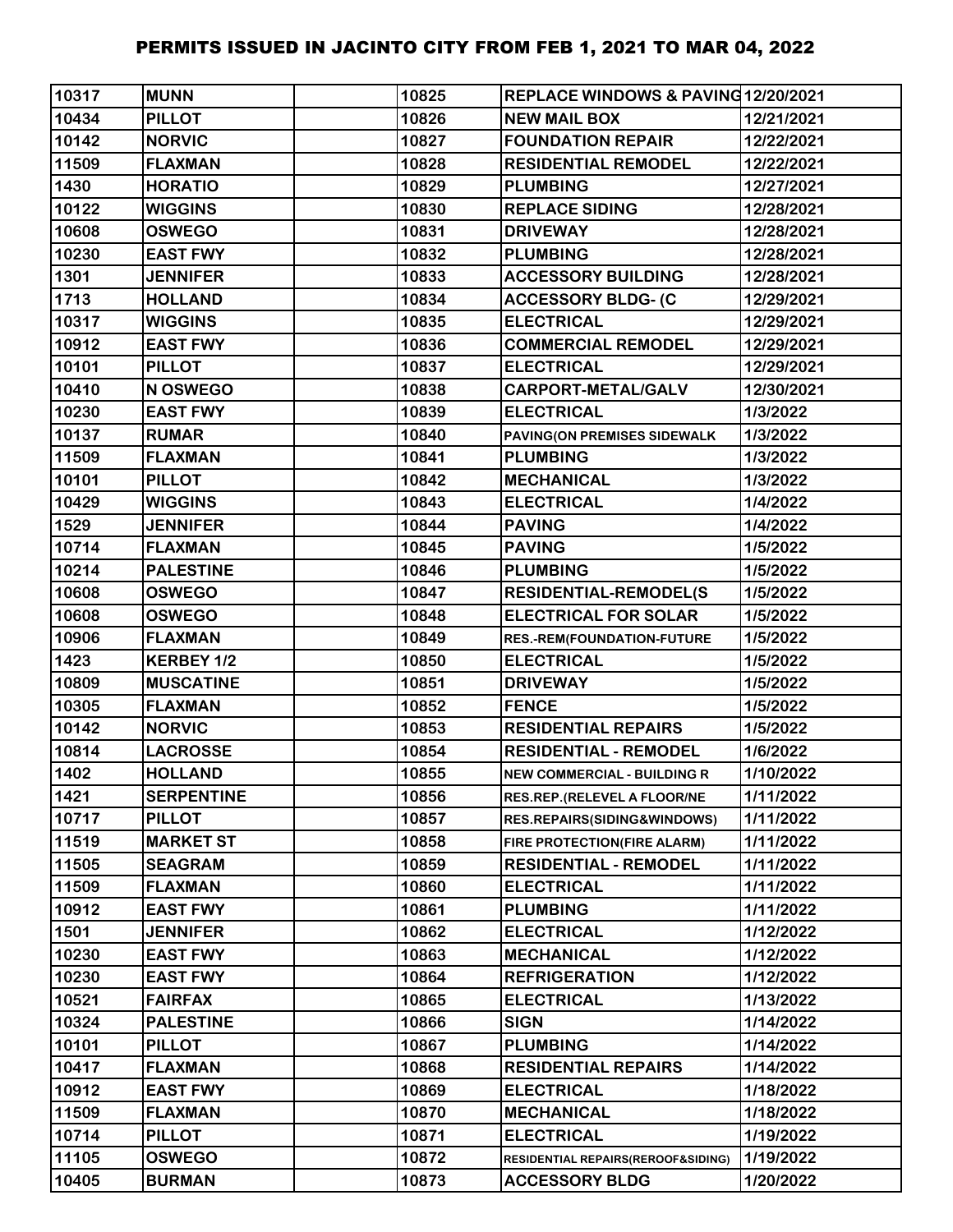| 11006 | <b>WIGGINS</b>    |   | 10874 | <b>SOLAR PANELS</b>                            | 1/20/2022 |
|-------|-------------------|---|-------|------------------------------------------------|-----------|
| 11006 | <b>WIGGINS</b>    |   | 10875 | <b>ELECTRICAL</b>                              | 1/20/2022 |
| 10619 | <b>LACROSSE</b>   |   | 10876 | <b>SOLAR PANELS</b>                            | 1/20/2022 |
| 10619 | <b>LACROSSE</b>   |   | 10877 | <b>ELECTRICAL</b>                              | 1/20/2022 |
| 10413 | <b>OSWEGO</b>     | N | 10878 | <b>RESIDENTIAL REPAIRS</b>                     | 1/20/2022 |
| 10611 | <b>LACROSSE</b>   |   | 10879 | <b>RESIDENTIAL REPAIRS &amp; RER01/21/2022</b> |           |
| 10230 | <b>EAST FWY</b>   |   | 10880 | <b>DOUBLE SIDED SIGN</b>                       | 1/21/2022 |
| 11110 | <b>VERANO</b>     |   | 10881 | <b>DRIVEWAY</b>                                | 1/21/2022 |
| 1514  | <b>BELIN</b>      |   | 10882 | <b>PLUMBING</b>                                | 1/21/2022 |
| 10230 | <b>EAST FWY</b>   |   | 10883 | <b>DRIVEWAY</b>                                | 1/21/2022 |
| 10230 | <b>EATS FWY</b>   |   | 10884 | <b>ELECTRICAL</b>                              | 1/21/2022 |
| 10121 | <b>WIGGINS</b>    |   | 10885 | <b>PLUMBING</b>                                | 1/24/2022 |
| 1501  | <b>JENNIFER</b>   |   | 10886 | <b>MECHANICAL</b>                              | 1/24/2022 |
| 10611 | <b>PALESTINE</b>  |   | 10887 | REROOF(PATIOCOVERMETAL/SKYLIGHTS)              | 1/24/2022 |
| 11010 | <b>VERANO</b>     |   | 10888 | <b>RESIDENTIAL ADDITION</b>                    | 1/25/2022 |
| 10810 | <b>BURMAN</b>     |   | 10889 | <b>RE-ROOF</b>                                 | 1/26/2022 |
| 11505 | <b>SEAGRAM</b>    |   | 10890 | <b>ELECTRICAL</b>                              | 1/26/2022 |
| 10510 | <b>LACROSSE</b>   |   | 10891 | <b>RESIDENTIAL REPAIRS</b>                     | 1/27/2022 |
| 10201 | <b>MUNN</b>       |   | 10892 | <b>PLUMBING</b>                                | 1/27/2022 |
| 10609 | <b>NORVIC</b>     |   | 10893 | <b>WOOD FENCE</b>                              | 1/27/2022 |
| 10150 | <b>MUNN</b>       |   | 10894 | <b>RESIDENTIAL -RE-ROOF</b>                    | 1/31/2022 |
| 1226  | <b>MERCURY</b>    |   | 10895 | <b>PLUMBING</b>                                | 1/31/2022 |
| 10422 | <b>SLACROSSE</b>  |   | 10896 | <b>FENCE</b>                                   | 2/1/2022  |
| 1622  | <b>CHESTON</b>    |   | 10897 | <b>RESIDENTIAL ADDITION</b>                    | 2/1/2022  |
| 1622  | <b>CHESTON</b>    |   | 10898 | <b>PLUMBING</b>                                | 2/1/2022  |
| 10421 | S OSWEGO          |   | 10899 | <b>SOLAR PANELS</b>                            | 2/2/2022  |
| 10421 | S OSWEGO          |   | 10900 | <b>ELECTRICAL</b>                              | 2/2/2022  |
| 11402 | <b>MUNN</b>       |   | 10901 | <b>PLUMBING</b>                                | 2/2/2022  |
| 10729 | <b>PILLOT</b>     |   | 10902 | <b>MECHANICAL</b>                              | 2/2/2022  |
| 10325 | <b>SLACROSSE</b>  |   | 10903 | <b>RESIDENTIAL REPAIRS</b>                     | 2/3/2022  |
| 10611 | <b>PALESTINE</b>  |   | 10904 | <b>PLUMBING</b>                                | 2/3/2022  |
| 10137 | <b>RUMAR</b>      |   | 10905 | <b>FENCE</b>                                   | 2/3/2022  |
| 10902 | <b>LANE</b>       |   | 10906 | <b>DRIVEWAY/PAVING</b>                         | 2/4/2022  |
| 10222 | <b>NORVIC</b>     |   | 10907 | <b>PLUMBING</b>                                | 2/8/2022  |
| 10414 | <b>NORVIC</b>     |   | 10908 | <b>PAVING</b>                                  | 2/8/2022  |
| 10222 | <b>MUNN</b>       |   | 10909 | <b>FENCE</b>                                   | 2/9/2022  |
| 11605 | <b>FLAXMAN</b>    |   | 10910 | <b>RESIDENTIAL RE-ROOF</b>                     | 2/9/2022  |
| 10138 | <b>NORVIC</b>     |   | 10911 | <b>PLUMBING</b>                                | 2/9/2022  |
| 11010 | <b>VERANO</b>     |   | 10912 | <b>DRIVEWAY</b>                                | 2/10/2022 |
| 10333 | <b>N LACROSSE</b> |   | 10913 | <b>RESIDENTIAL RE-ROOF</b>                     | 2/11/2022 |
| 11505 | <b>OGLESBY</b>    |   | 10914 | <b>PLUMBING</b>                                | 2/14/2022 |
| 10230 | <b>FAIRFAX</b>    |   | 10915 | PLUMBING-GAS GENERATOR                         | 2/14/2022 |
| 10414 | <b>SLACROSSE</b>  |   | 10916 | <b>ELECTRICAL</b>                              | 2/14/2022 |
| 1306  | <b>MERCURY</b>    |   | 10917 | <b>6FT TALL WOOD FENCE</b>                     | 2/14/2022 |
| 11501 | <b>TILIA</b>      |   | 10918 | <b>PLUMBING</b>                                | 2/15/2022 |
| 1105  | <b>FLINT</b>      |   | 10919 | <b>ELECTRICAL</b>                              | 2/15/2022 |
| 10142 | <b>NORVIC</b>     |   | 10920 | <b>ELECTRICAL</b>                              | 2/16/2022 |
| 10237 | <b>MARKET</b>     |   | 10921 | <b>ELECTRICAL</b>                              | 2/16/2022 |
| 10142 | <b>NORVIC</b>     |   | 10922 | <b>MECHANICAL</b>                              | 2/17/2022 |